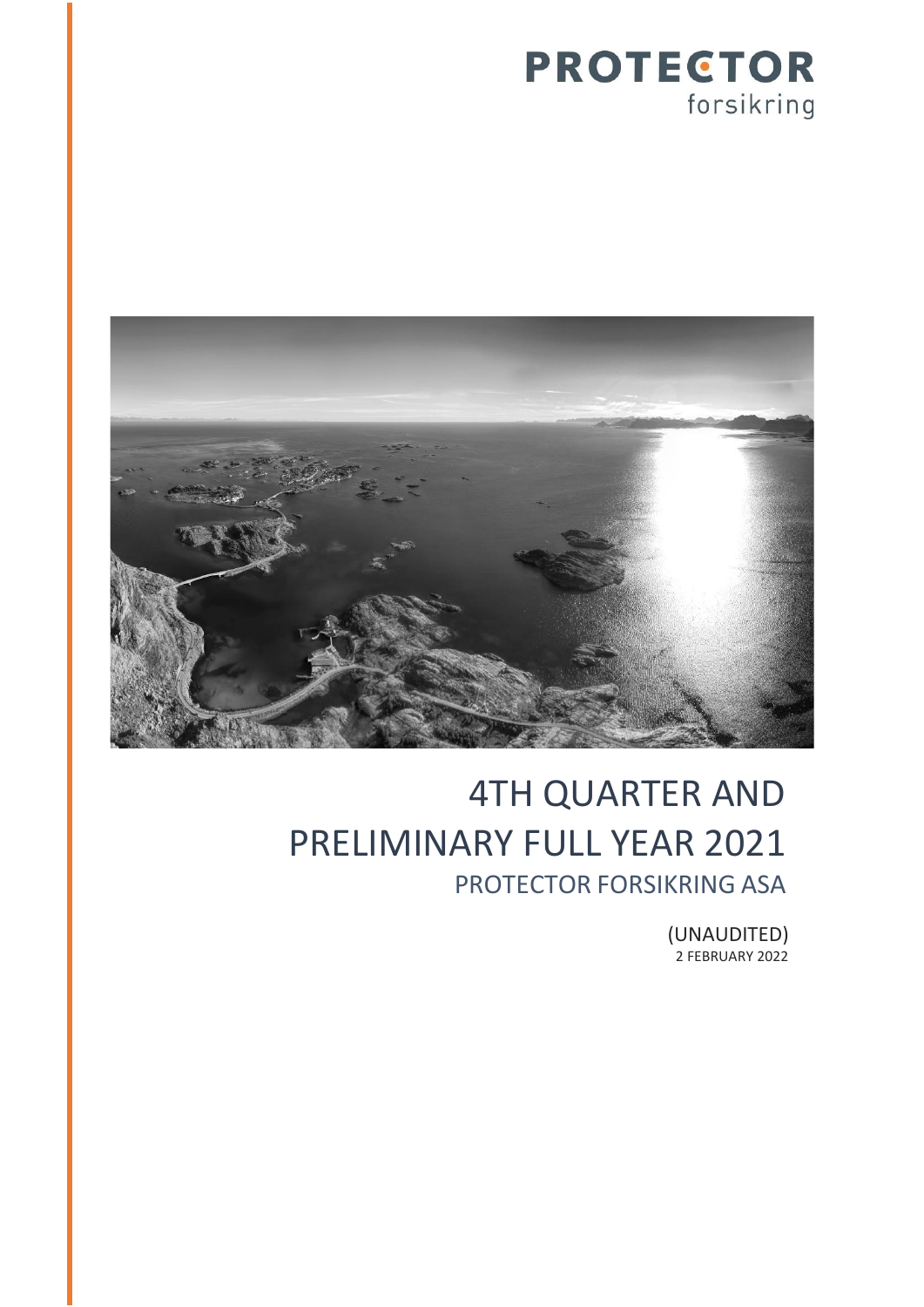

## **Highlights Q4 and preliminary full year 2021**

### **A strong quarter and full year result**

Protector Forsikring ASA recorded a profit of NOK 238.8m (NOK 442.2m) for the quarter. The result is driven by a strong return on investments and a good technical result. The return on investments was NOK 237.4m (NOK 448.5m) or 1.7% (3.4%). The technical result was NOK 101.2m (NOK 53.6m) corresponding to a combined ratio of 91.6% (95.4%).

In Q4, gross written premiums increased by 14% in local currencies. The growth is mainly driven by Denmark and Sweden. Furthermore, premium growth is supported by continued price increases and a low client churn. For the full year, gross written premium came in at MNOK 5,950.6, up 8% (10% in local currencies) relative to 2020.

The Covid-19 pandemic had no measurable impact on the net claims ratio in Q4, and a positive impact of 0.8 percentage point for the full year. The impact was primarily related to motor insurance.

In 2021, the company recorded a profit of NOK 1,204.0m (NOK 981.6m). The return on investments was NOK 954.5m (NOK 969.6m) or 6.8% (8.0%). The technical result was NOK 594.4m (NOK 246.6m) corresponding to a combined ratio of 87.3% (94.8%).

The Board has utilised its authorisation granted by the Annual General Meeting in 2021 and has resolved to distribute a special dividend of NOK 247.1m, corresponding to NOK 3.00 per share. In addition, the Board proposes an ordinary dividend for 2021 of NOK 576.6m or NOK 7.00 per share.

The SCR-ratio was 206% (190%) year-end, post dividends.

### **Q4 2021**

#### **CR 91.6%, 8% growth**

Q4 2021 shows following development compared to Q4 2020:

- Premium growth of 8% (33%)
- Net combined ratio of 91.6% (95.4%)
- Net return on investments NOK 237.4m (NOK 448.5m) or 1.7% (3.4%)
- Profit for the period 238.8m (NOK 442.2m)

### **FY 2021**

#### **CR 87.3%, 8% growth**

FY 2021 shows following development compared to FY 2020:

- $\bullet$ Premium growth of 8% (8%)
- . Net combined ratio of 87.3% (94.8%)
- $\bullet$  Net return on investments NOK 954.5m (NOK 969.6m) or 6.8% (8.0%)
- . Profit for the period NOK 1,204. (NOK 981.6)
- . Solvency margin 206% (190%)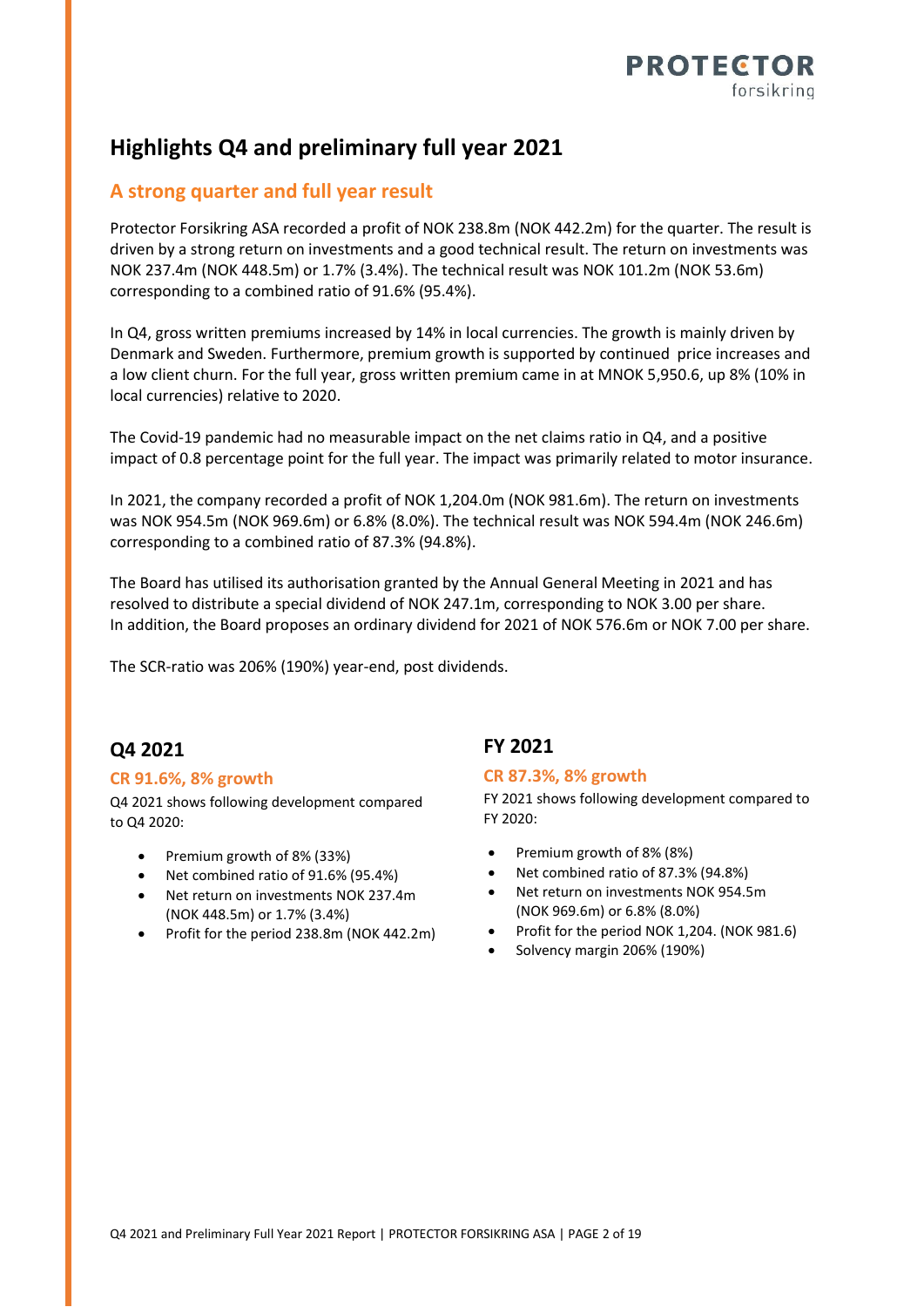## Financial highlights and key ratios

| <b>NOKm</b>                             |     | Q4 2021   | Q4 2020  | FY 2021     | <b>FY 2020</b> |
|-----------------------------------------|-----|-----------|----------|-------------|----------------|
| Gross premiums written                  |     | 785,9     | 728,9    | 5 950,6     | 5516,3         |
| Earned premiums, net of reinsurance     |     | 1 268,9   | 1 189,0  | 4 9 20, 7   | 4613,5         |
| Claims incurred, net of reinsurance     |     | (1026, 9) | (996, 3) | (3, 810, 1) | (3901,4)       |
| Sales cost                              |     | (94,7)    | (93,3)   | (361,7)     | (331,3)        |
| Administration cost                     |     | (67,3)    | (71,0)   | (256, 6)    | (221,3)        |
| Commission from reinsurer               |     | 26,6      | 26,2     | 130,7       | 81,6           |
| Other insurance related income/expenses |     | (5,3)     | (0,9)    | (28,7)      | 5,5            |
| <b>Technical result</b>                 |     | 101,2     | 53,6     | 594,4       | 246,6          |
| Other income/costs                      |     | (15,3)    | (19,1)   | (56, 4)     | (67, 0)        |
| Net financial income                    |     | 220,1     | 413,6    | 878,3       | 865,2          |
| Profit before tax                       |     | 305,9     | 448,0    | 1416,3      | 1 044,8        |
|                                         |     |           |          |             |                |
| Tax                                     |     | (42,3)    | (36,2)   | (251,7)     | (160, 0)       |
| <b>Discontinued operations</b>          |     | (0, 0)    | 31,0     | 67,4        | 94,3           |
| Net comprehensive income                |     | (24, 9)   | (0,5)    | (28,1)      | 2,4            |
| Profit for the period                   |     | 238,8     | 442,2    | 1 204,0     | 981,6          |
|                                         |     |           |          |             |                |
| Claims ratio, net of reinsurance        | (1) | 80,9%     | 83,8%    | 77,4 %      | 84,6%          |
| Expense ratio, net of reinsurance       | (2) | 10,7%     | 11,6 %   | 9.9%        | 10,2%          |
| Combined ratio, net of reinsurance      | (3) | 91,6%     | 95,4%    | 87,3%       | 94,8%          |
| Gross claims ratio                      | (4) | 85,6%     | 82,3 %   | 77,8%       | 82,2%          |
| Gross expense ratio                     | (5) | 11,0 %    | 11,7 %   | 10,8%       | 10,3%          |
| Gross combined ratio                    | (6) | 96,6%     | 94,0%    | 88,5%       | 92,5%          |
| Retention rate                          | (7) | 86,4%     | 84,7%    | 85,6%       | 85,8%          |
| Earnings per share                      | (8) | 3,2       | 5,4      | 15,0        | 12,0           |

**PROTECTOR** 

forsikring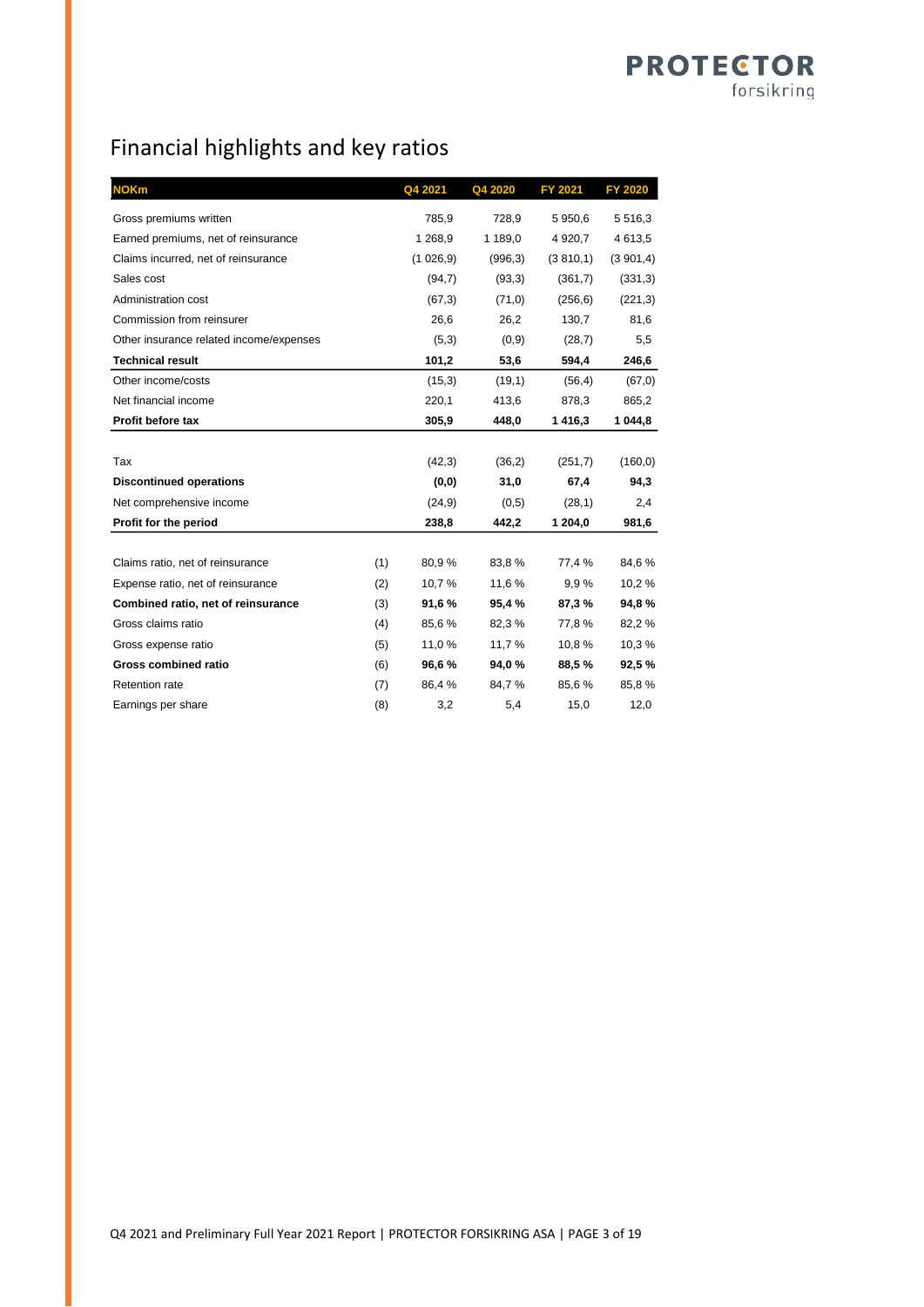### **Premiums**

**In Q4**, gross premiums written increased by 8% or NOK 57.0m to a total of NOK 785.9m. The growth In local currencies was 14% and is mainly driven by Denmark and Sweden. We recognize that the low client churn which we have encountered in the first three quarters has remained throughout Q4. Furthermore, premium growth is supported by price increases above claims inflation.

The growth per country was;

| Gross premiums written (NOKm) Q4 2021 |       | Q4 2020 | Growth  |        |
|---------------------------------------|-------|---------|---------|--------|
| Norway                                | 122,1 | 133,8   | $-11.6$ | $-9%$  |
| Sweden                                | 275,8 | 249,4   | 26,4    | 11%    |
| Denmark                               | 91,8  | 59,7    | 32,1    | 54 %   |
| lик                                   | 291,4 | 276,9   | 14.5    | 5 %    |
| Finland                               | 4,9   | 9,2     | $-4,3$  | $-47%$ |
| Total                                 | 785,9 | 728,9   | 57,0    | 8%     |

**In 2021**, gross premiums written totalled NOK 5,950.6m, representing 8% growth (10% in local currencies). The growth in the Nordics was 3% (NOK 143.9m) and in the UK 22% (NOK 290.4m). In local currencies the growth was 6% in the Nordics and 24% in the UK. The renewal rate for the total portfolio was 90.3% (83.0%) supported by price increases of 8.9%.

Protector has as earlier communicated, withdrawn from worker's compensation (WC) covers within the Norwegian health and welfare industry due to the Government's decision to define Covid-19 as an occupational disease within the WC cover. Moreover, Protector has withdrawn from WC as a single product in Denmark due to capital consumption on this product combined with poor profitability. These deliberate measures represent a premium reduction of approximately NOK 191m or 3.5% in 2021.

Growth per country is presented in the table below.

| <b>Gross premiums written (NOKm)</b> | <b>FY 2021</b> | <b>FY 2020</b> |         | Growth |
|--------------------------------------|----------------|----------------|---------|--------|
| Norway                               | 1415,0         | 1382,6         | 32.4    | 2 %    |
| lSweden                              | 1820,5         | 1607,4         | 213,1   | 13 %   |
| Denmark                              | 918,7          | 972,5          | $-53,8$ | $-6%$  |
| luк                                  | 1618,1         | 1327,8         | 290.4   | 22 %   |
| Finland                              | 178,2          | 226,0          | $-47.8$ | $-21%$ |
| <b>Total</b>                         | 5950,6         | 5516,3         | 434.2   | 8%     |

### **Results**

**In Q4** the profit for the quarter totalled NOK 238.8m, against NOK 442.2m in Q4 2020. The technical result was NOK 101.2m (NOK 53.6m), corresponding to a net combined ratio of 91.6% (95.4%). The technical result was driven by strong results in Sweden.

The net combined ratio by country is provided in the table below.

| <b>Net combined ratio</b> | Q4 2021 | Q4 2020 |
|---------------------------|---------|---------|
| Norway                    | 96,6%   | 76,8%   |
| Sweden                    | 72,6%   | 86,2%   |
| Denmark                   | 99,1%   | 145,5%  |
| <b>UK</b>                 | 108,4%  | 84,8%   |
| Finland                   | 67,4%   | 109,1%  |
| Total                     | 91,6%   | 95,4%   |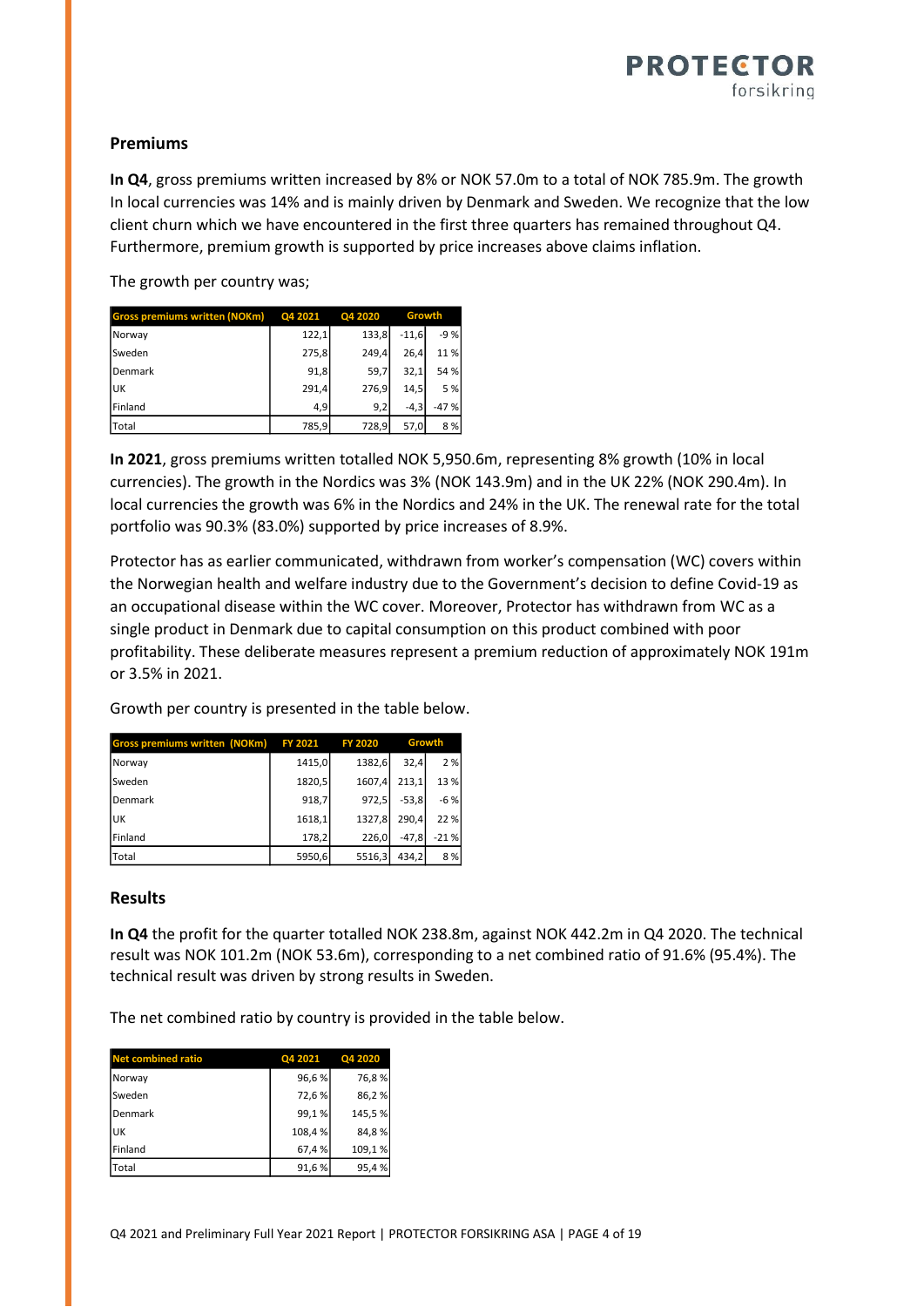

In Q4, the company had run-off losses of 4.3% compared to run-off-losses of 3.5% in Q4 2020. The run-off losses is mainly driven by Norway and the UK. In Sweden the run-off-gains continued.

The claims ratio for own account is still improving and decreased from 83.8% in Q4 2020 to 80.9 % in Q4 2021. Price increases and other profitability measures drives the claims ratio downwards. The large loss level was as in Q4 2020 higher than normal - mainly driven by the UK, which was hit by several large claims, including the storm Arwen.

There were no measurable positive effects from Motor in Q4 related to Covid-19 as driving pattern is back to normal. In the same period last year, Covid-19 had a positive impact on the net claims ratio of 3 percentage points, mainly related to motor insurance.

The net expense ratio was 10.7%, down from 11.6%, driven by lower personnel costs.

**In 2021** the profit totalled NOK 1,204.0m against NOK 981.6m in 2020. The technical result was NOK 594.4m (NOK 246.6m), corresponding to a net combined ratio of 87.3% (94.8%). The technical result is driven by strong results in the Nordic countries. The UK came in weaker due to an above normal number of large and medium sized claims.

The net combined ratio for the full year, by country, is provided in the table below:

| <b>Net combined ratio</b> | FY 2021 | <b>FY 2020</b> |
|---------------------------|---------|----------------|
| Norway                    | 89,2%   | 86,3%          |
| lSweden                   | 73,0%   | 92,7%          |
| Denmark                   | 89,8%   | 124,7%         |
| lик                       | 103,3%  | 84,9%          |
| Finland                   | 82,1%   | 77,5%          |
| Total                     | 87,3%   | 94,8%          |

The claims ratio for own account was 77.4%, down from 84.6 % in 2020. Price increases and other profitability measurers drives the claims ratio downwards. The large loss ratio was somewhat lower than normal and the Covid-19 pandemic had a positive estimated impact at approximately 0.8 percentage points. In 2021 the company had run-off losses of 0.3% against 2.2% in run-off-losses in 2020

The net expense ratio was 9.9%, down from 10.2% due to higher reinsurance commissions. The gross expense ratio increased slightly due to higher bonus costs (significant part linked to the share price development) and broker commissions. Growth in the UK drives broker commissions up. On the other hand, the relative UK cost level continue to decline.

#### **Discontinued operations**

**In Q4**, the technical result for discontinued operations (change of ownership insurance) was NOK -17.2m (NOK -2.2m) and the profit for the quarter was NOK 0.0m (NOK 31.0m). In Q4, the company continued to sell change of ownership insurance due to existing agreements with some real estate brokers. These agreements are terminated as from 2022 due to new legislation coming into force.

**In 2021,** the technical result was NOK 10.8m (NOK 14.2m). The profit for the period was NOK 67.4m (NOK 94.3m) driven by a strong return on investments.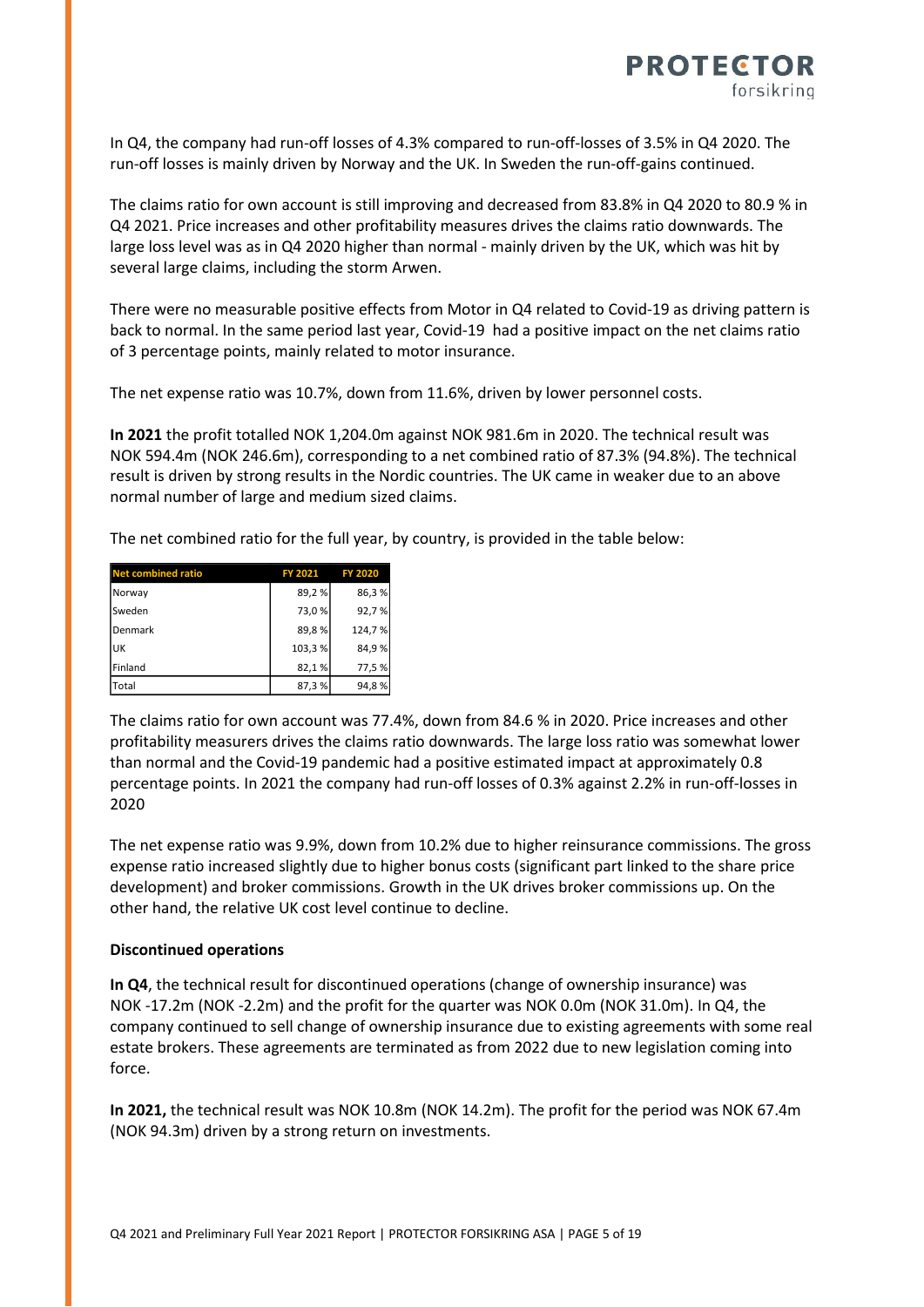#### **Investment return**

The net investment portfolio amounted to a total of NOK 14,310m at 31 December 2021, up 6.0% compared to the portfolio at the end of 2020.

In Q4, investment activities yielded a return of NOK 237.4m or 1.7%, compared to a return of NOK 448.5m or 3.4% in Q4 2020. Equities accounted for a NOK 211.4m gain (10.4%) against a NOK 390.4m gain (27.7%) in Q4 2020. The return on the fixed income portfolio totalled NOK 26.0m, or 0.2%. Corresponding numbers for Q4 2020 is NOK 58.1m, or 0.5%.

In 2021, the investment result was NOK 954.5m (6.8%) compared to a return of NOK 969.6m or 8.0% in 2020. Equities accounted for a NOK 669.5m gain (38.9%) against a NOK 433.8m gain (34.9%) in 2020. The return on the fixed income portfolio totalled NOK 285.1m (2.3%) against NOK 535.7m (5.0%) in 2020.

At the end of 2020 about 30% of our total financial positions were allocated to High Yield. By the end of 2021, Protector has slightly decreased this allocation to about 24 %.

At the end of 2021, 15.1% of Protector's financial assets were invested in equities, against 13.5% year-end 2020.

### **Equity and capital position**

At year end, the volatility adjusted SCR-ratio using the standard formula was 206% post dividends, up from 190% year-end 2020. The company's long term objective is to maintain a SCR-ratio (calculated according to the Solvency II regulations) above 150 %.

In December, Protector Forsikring ASA successfully placed a subordinated loan of NOK 350m. The terms of the loan comply with existing and expected future requirements for subordinated debt eligible as restricted Tier 1 capital. NOK 208m of the proceeds from the issue has been used for a buy-back of the NOK 350m Tier1 bond, which has the first call date in March 2022. The NOK 142m increase in restricted Tier 1 capital has a 6 percentage point positive effect on the SCR-ratio.

The company's equity amounted to NOK 3,582.1m, an increase of NOK 551.6m compared to the equity at the end of 2020. Dividend payments during 2021 have reduced the equity by NOK 659.5m whereof NOK 137.6m was paid out in Q4.

Protector has a BBB+ rating from A.M. Best.

### **Dividend**

Based on the company's strong financial position, competitive position in the market and dividend policy the Board has resolved to distribute a special dividend of NOK 247.1 million, corresponding to NOK 3.00 per share. The resolved dividend is included in other equity and the payment will take place on 16 February 2022.

Furthermore, the Board proposes to the Annual General Meeting to pay a dividend of NOK 7.00 per share (NOK 576.6 million) for the fiscal year 2021. The regular dividend corresponds to a pay-out ratio of 48 per cent of the company's profit after tax. The proposed dividend is included in other equity.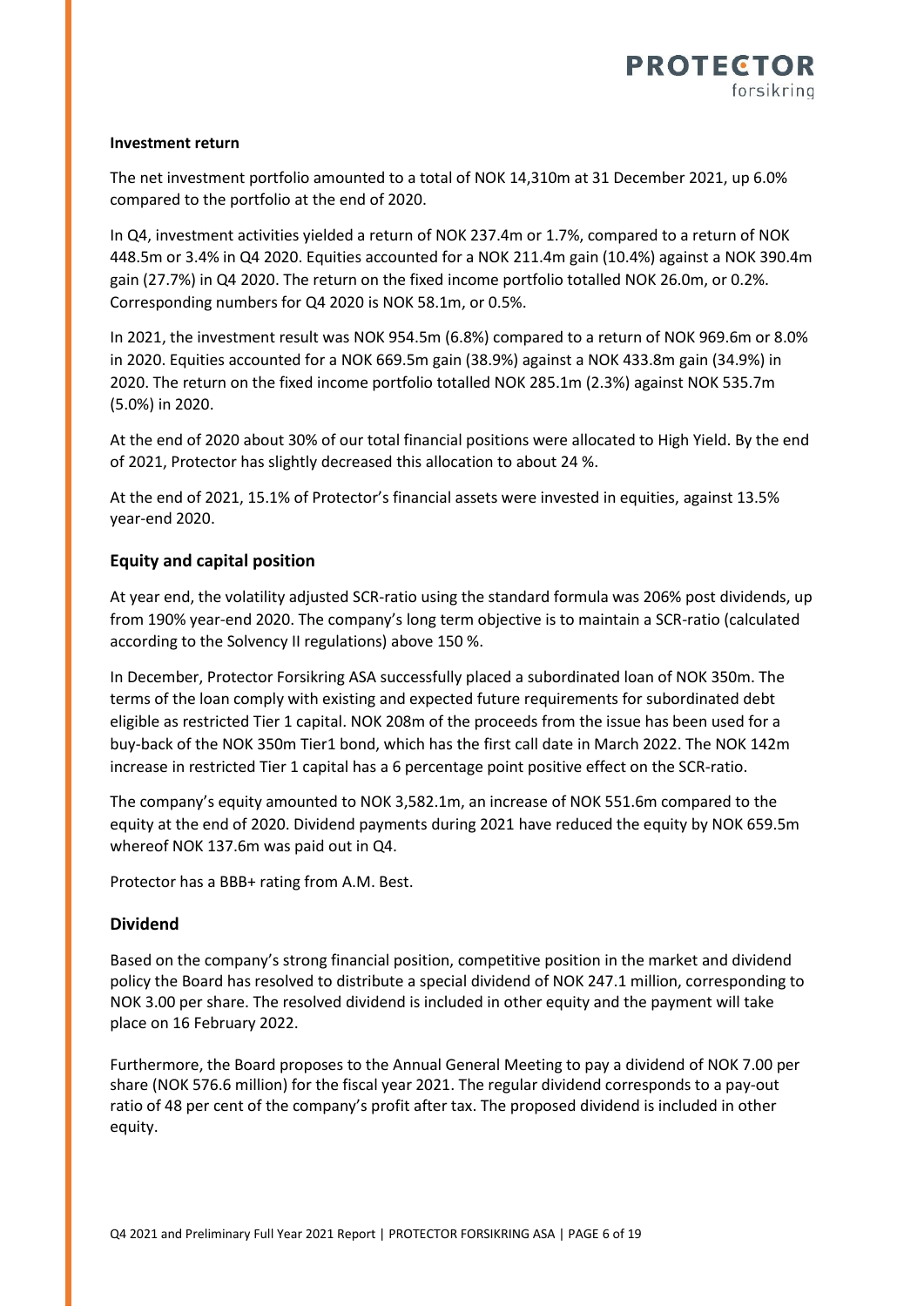

#### **Prospects**

Price increases above claims inflation and other profitability measures improve the claims ratio. The underlying profitability is good and with continued profitability measurers the technical result is expected to remain on a good level .

The Covid-19 situation has to this point had a limited effect on the company's insurance business. Products in our portfolio that may be adversely affected by Covid-19 are limited. The situation may still lead to some increase in pay-outs within products like other illness and business interruption, as well as extraordinary claims inflation on property damage (PDBI & motor). Reduced economic activity can still counteract the potential negative factors.

Entering 2022, the company has experienced a continuing low client churn. In January , our largest inception month, the company experienced 11% growth in local currencies supported by price increases above claims inflation. However the forward looking market conditions are still uncertain, and do still depend on how Covid-19 evolves.

Claims development, and the inherent volatility of capital markets, continue to be the most important risk factors that could affect the company's profit in 2022.

Oslo, February 2<sup>nd</sup> 2022

*The Board of Directors of Protector Forsikring ASA*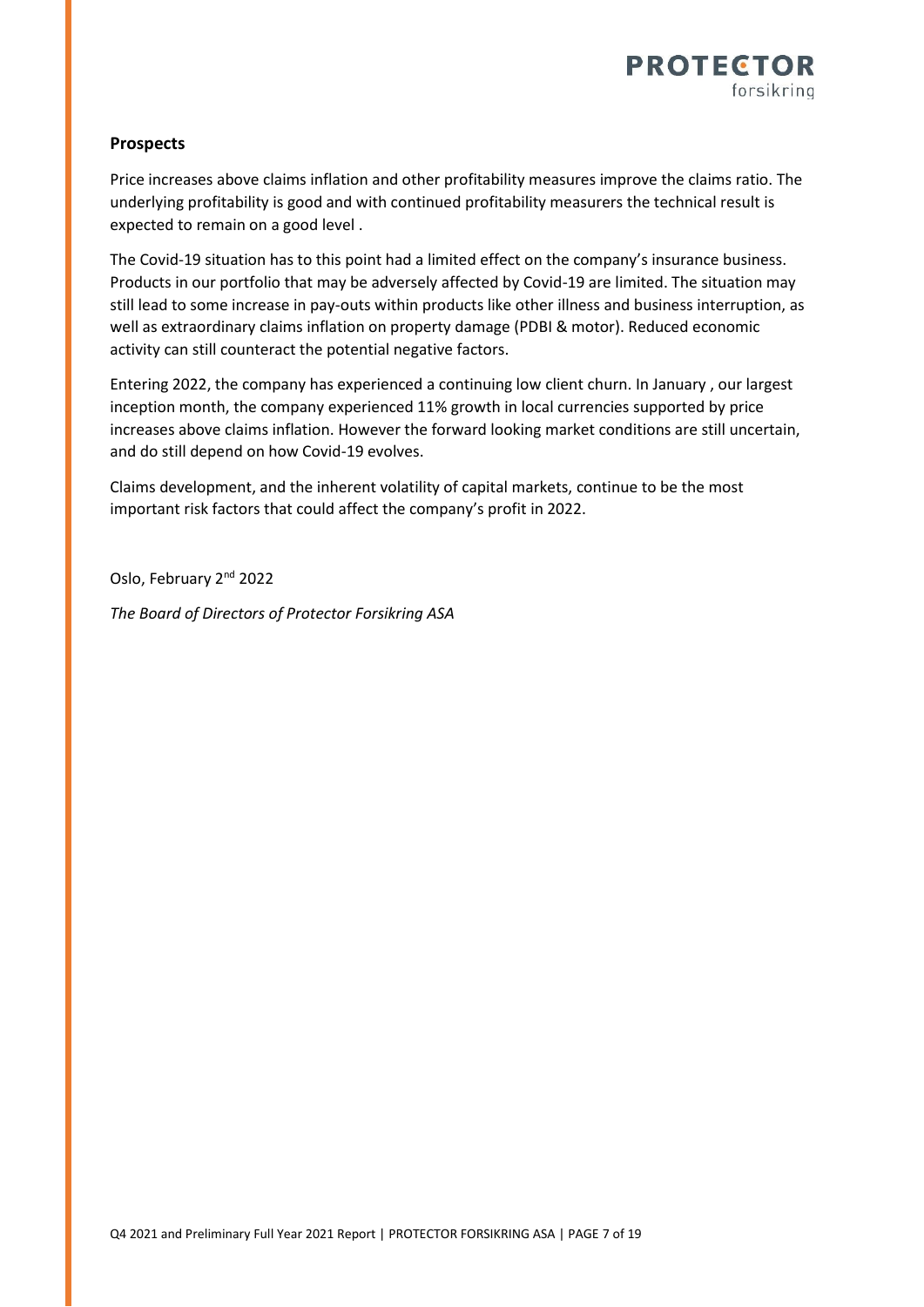## Income statement

| NOKm                                                       | Q4 2021     | Q4 2020  | FY 2021   | FY 2020    |
|------------------------------------------------------------|-------------|----------|-----------|------------|
| <b>Premium income</b>                                      |             |          |           |            |
| Gross written premiums                                     | 785,9       | 728,9    | 5 950,6   | 5 5 1 6, 3 |
| Change in provisions for unearned premiums                 | 682,3       | 675,5    | (204, 5)  | (136, 8)   |
| Gross premiums earned                                      | 1468,3      | 1 404,5  | 5 746,1   | 5 379,6    |
| Reinsurers' share of earned premiums                       | (199, 4)    | (215,5)  | (825,3)   | (766, 0)   |
| Earned premiums, net of reinsurance                        | 1 268,9     | 1 189,0  | 4 920,7   | 4 613,5    |
| Other insurance-related income                             | 1,3         | 7,4      | 8,7       | 19,5       |
| Gross claims incurred                                      | (1, 256, 5) | (1155,3) | (4468, 4) | (4424,6)   |
| Reinsurers' share of claims incurred                       | 229,5       | 159,0    | 658,3     | 523,2      |
| Claims incurred, net of reinsurance                        | (1026, 9)   | (996, 3) | (3810, 1) | (3901,4)   |
| <b>Operating expenses</b>                                  |             |          |           |            |
| Sales costs                                                | (94,7)      | (93,3)   | (361,7)   | (331,3)    |
| <b>Administration costs</b>                                | (67,3)      | (71, 0)  | (256, 6)  | (221,3)    |
| Commission from reinsurers                                 | 26,6        | 26,2     | 130,7     | 81,6       |
| Total operating expenses, net of reinsurance               | (135, 4)    | (138,2)  | (487, 6)  | (471,0)    |
| Other insurance-related expenses                           | (6,7)       | (8,3)    | (37, 4)   | (14, 0)    |
| <b>Technical result</b>                                    | 101,2       | 53,6     | 594,4     | 246,6      |
| Income from associated companies                           | (2,1)       |          | 10,8      |            |
| Interest income and dividend from financial assets         | 116,1       | 56,0     | 331,7     | 247,4      |
| Changes in value on investments                            | 31,0        | 312,1    | (21, 8)   | 550,4      |
| Realised gain and loss on investments                      | 83,6        | 88,8     | 620,6     | 126,1      |
| Administration expenses related to investments             | (8,4)       | (43,3)   | (62, 9)   | (58,7)     |
| Net income from financial assets                           | 220,1       | 413,5    | 878,3     | 865,2      |
| Other income                                               | 0,5         | 4,9      | 2,0       | 0,9        |
| Other expenses                                             | (15,8)      | (24,0)   | (58, 4)   | (67, 9)    |
| Other income/expenses                                      | (15,3)      | (19,1)   | (56, 4)   | (67, 0)    |
| Non-technical result                                       | 204,8       | 394,4    | 821,9     | 798,2      |
| Profit before tax                                          | 305,9       | 448,0    | 1416,3    | 1 044,8    |
| Tax                                                        | (42,3)      | (36,2)   | (251,7)   | (160, 0)   |
| <b>Discontinued operations</b>                             | (0,0)       | 31,0     | 67,4      | 94,3       |
| Profit before components of comprehensive income           | 263,6       | 442,7    | 1 232,1   | 979,2      |
| Actuarial gain and loss from defined benefit pension plans |             | (0,5)    | (1,0)     | (0,5)      |
| Currency changes from foreign enterprise                   | (33,2)      | (0,4)    | (36, 5)   | 3,7        |
| Taxes on components of comprehensive income                | 8,3         | 0,4      | 9,4       | (0, 8)     |
| Profit for the period                                      | 238,8       | 442,2    | 1 204,0   | 981,6      |
| Earnings per share                                         | 3,20        | 5,41     | 14,96     | 11,96      |
| Earnings per share, diluted                                | 3,20        | 5,41     | 14,96     | 11,96      |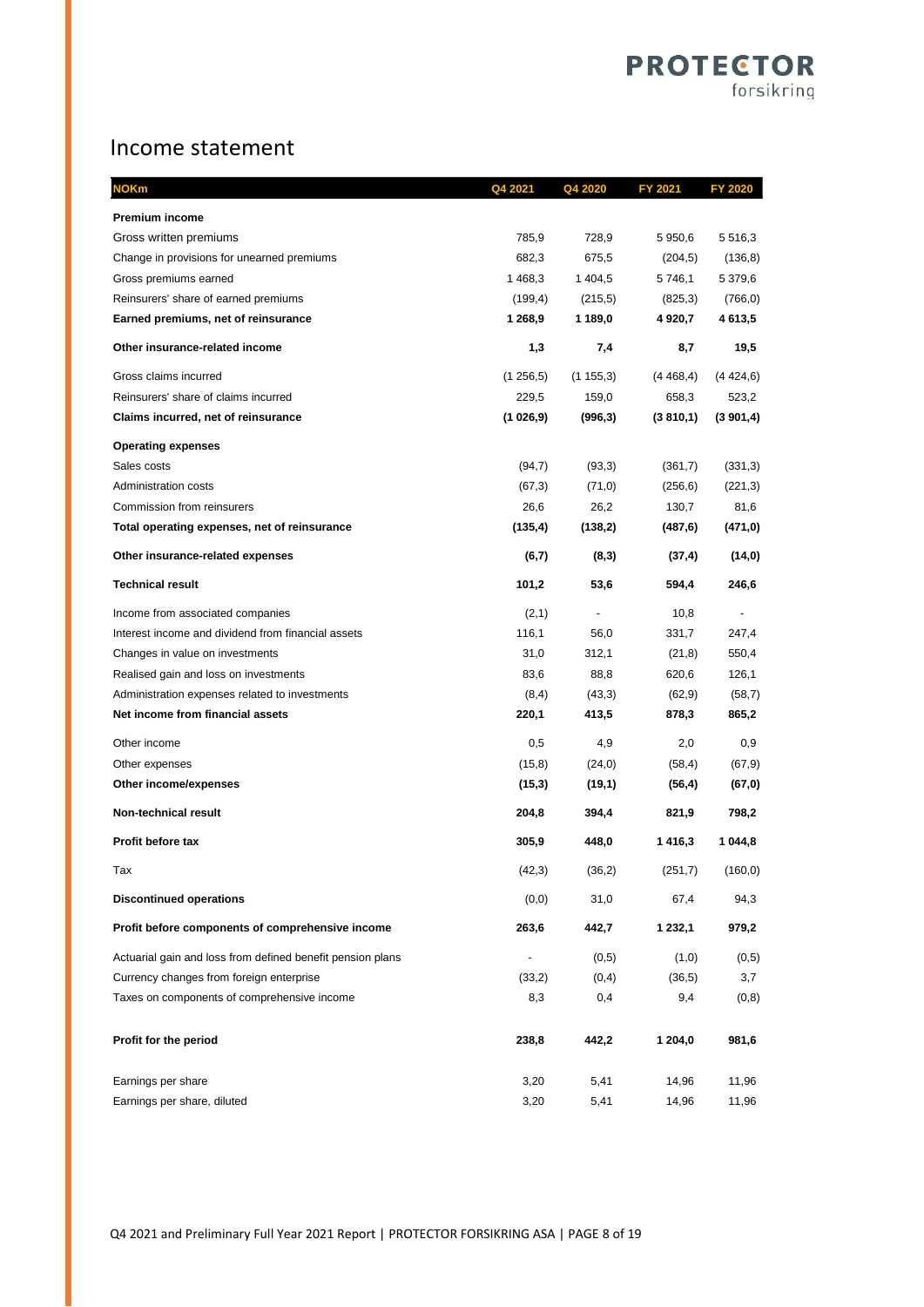## Balance Sheet

| IOKm                                                 | 31.12.2021 | 31.12.2020 |
|------------------------------------------------------|------------|------------|
| <b>Assets</b>                                        |            |            |
| Intangible fixed assets                              |            |            |
| Other intangible fixed assets                        | 73,3       | 53,7       |
| Total intangible fixed assets                        | 73,3       | 53,7       |
| <b>Financial assets</b>                              |            |            |
| Shares in associated companies                       | 127,3      |            |
| <b>Shares</b>                                        | 1824,4     | 1 601,7    |
| Securities, bonds etc                                | 9 179,3    | 8 574,7    |
| <b>Financial derivatives</b>                         | 94,1       | 47,9       |
| <b>Bank deposits</b>                                 | 1935,5     | 1812,1     |
| <b>Total financial assets</b>                        | 13 160,7   | 12 036,4   |
| Reinsurers share of gross technical provisions       |            |            |
| Reinsurers share of gross premium provisions         | 177,1      | 159,0      |
| Reinsurers share of gross claims provisions          | 2972,2     | 1 380,8    |
| Total reinsurers share of gross technical provisions | 3 149,3    | 1 539,8    |
| <b>Receivables</b>                                   |            |            |
| Policyholders                                        | 523,2      | 313,4      |
| Other receivables                                    | 95,3       | 112,3      |
| <b>Total receivables</b>                             | 618,5      | 425,6      |
| Other assets                                         |            |            |
| Tangible fixed assets                                | 34,0       | 30,4       |
| Cash and bank deposits                               | 300,0      | 263,2      |
| <b>Total other assets</b>                            | 333,9      | 293,6      |
| <b>Total prepaid expenses</b>                        | 462,5      | 505,3      |
| <b>Assets discontinued operations</b>                | 1448,0     | 1895,7     |
| <b>Total assets</b>                                  | 19 246,3   | 16 750,3   |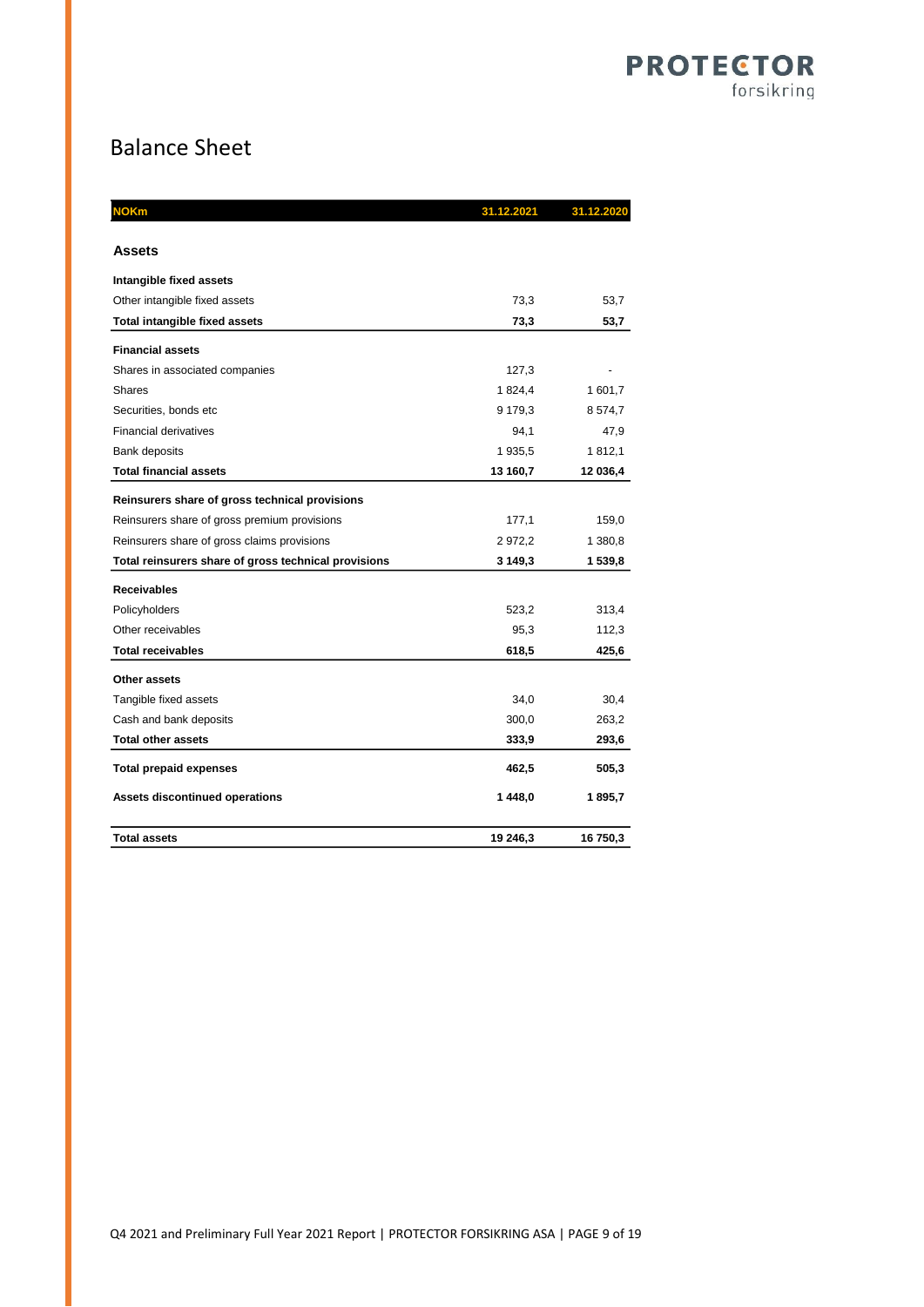## Balance Sheet

| IOKm                                             | 31.12.2021     |             |
|--------------------------------------------------|----------------|-------------|
| <b>Equity and liabilities</b>                    |                |             |
| Shareholders' equity                             |                |             |
| Share capital [82.500.000 shares]                | 82,5           | 86,2        |
| Own shares                                       | (0,1)          | (4,3)       |
| Other paid-in equity                             | 267,7          | 267,7       |
| Total paid-in equity                             | 350,0          | 349,6       |
| <b>Earned equity</b>                             |                |             |
| Natural perils capital                           | 97,7           | 70,2        |
| Guarantee scheme provision                       | 78,2           | 84,9        |
| Fund for valuation differences                   | 10,0           | ÷,          |
| Other equity                                     | 3 0 46,2       | 2 5 2 5 , 9 |
| <b>Total earned equity</b>                       | 3 2 3 2, 1     | 2 680,9     |
| <b>Total equity</b>                              | 3 5 8 2, 1     | 3 030,5     |
| Subordinated Ioan capital                        | 1 384,7        | 1473,0      |
| <b>Technical provisions</b>                      |                |             |
| Provisions for unearned premiums                 | 1575,5         | 1 396,7     |
| Provisions for claims                            | 8 4 0 4, 1     | 7 788,4     |
| <b>Total technical provisions</b>                | 9979,6         | 9 185,1     |
| Provisions for other risks and liabilities       |                |             |
| <b>Pension liabilities</b>                       | $\overline{a}$ | 17,9        |
| Current tax liability                            | 191,2          | 103,3       |
| Deferred tax liability                           | 121,6          | 124,5       |
| Total provisions for other risks and liabilities | 312,8          | 245,7       |
| Liabilities                                      |                |             |
| Liabilities in connection with insurance         | 73,4           | 43,1        |
| Liabilities in connection with reinsurance       | 2 2 38, 3      | 934,0       |
| <b>Financial derivatives</b>                     | 26,1           | 61,4        |
| Other liabilities                                | 286,6          | 250,5       |
| <b>Total liabilities</b>                         | 2624,4         | 1 289,0     |
| Incurred expenses and prepaid income             |                |             |
| Other incurred expenses and prepaid income       | 528,9          | 415,4       |
| Total incurred expenses and prepaid income       | 528,9          | 415,4       |
| Liabilites discontinued operations               | 833,8          | 1 111,6     |
| <b>Total equity and liabilities</b>              | 19 246,3       | 16 750,3    |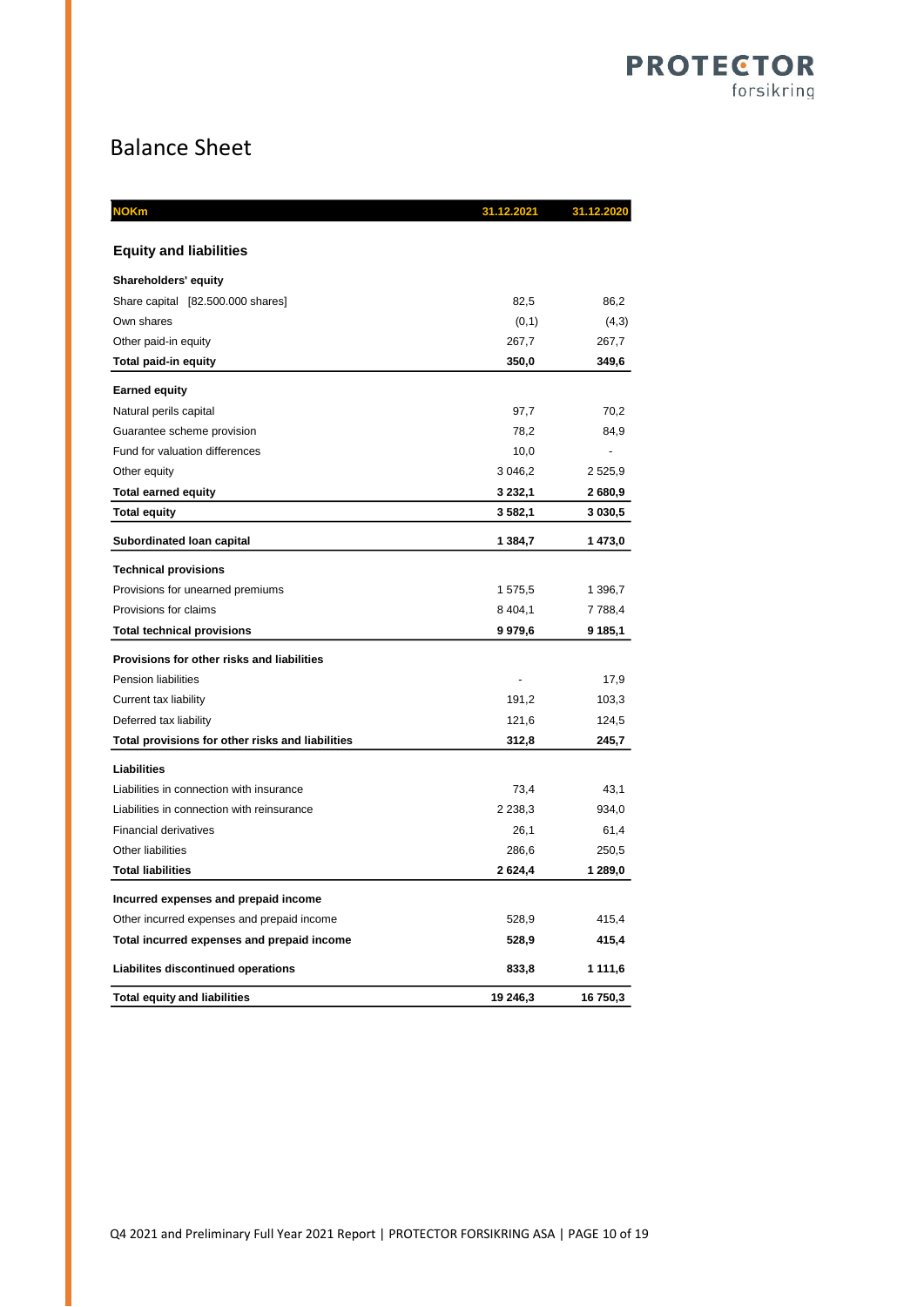## Cash flow statement

| <b>NOKm</b>                                                   | Q4 2021     | Q4 2020     | FY 2021     | <b>FY 2020</b> |
|---------------------------------------------------------------|-------------|-------------|-------------|----------------|
| Cash flow from operations                                     |             |             |             |                |
| Premiums paid                                                 | 1 1 4 5 , 7 | 975,1       | 5 884,3     | 5 888,0        |
| Claims paid                                                   | (1113,2)    | (1138,0)    | (3.934, 5)  | (4558,2)       |
| Paid reinsurance                                              | (78, 4)     | 40,8        | (351, 8)    | 208,5          |
| Paid operating expenses including commissions                 | (34,7)      | (49,2)      | (440, 1)    | (473,7)        |
| Interest / dividend income                                    | 124,1       | 80,7        | 358,1       | 270,1          |
| Net payments from financial instruments                       | 143,3       | 233,8       | (372, 1)    | (1337,1)       |
| Payable tax                                                   | 17,3        | 11,1        | (173, 9)    | (39, 4)        |
| Net cash flow from operations                                 | 204,0       | 154,3       | 969,9       | (41,7)         |
|                                                               |             |             |             |                |
| Cash flow from investment activities                          |             |             |             |                |
| Investments in fixed assets                                   | (10,5)      | 0,3         | (52, 8)     | (15, 8)        |
| Net cash flow from investment activities                      | (10,5)      | 0,3         | (52,8)      | (15, 8)        |
|                                                               |             |             |             |                |
| Cash flow from financial activities                           |             |             |             |                |
| Dividend paid                                                 | (137, 6)    |             | (659.5)     |                |
| Net payment on subordinated loan capital                      | 140,5       | 229,8       | (88, 4)     | 229,8          |
| Interest payments on subordinated loan capital                | (16, 5)     | (13,5)      | (61, 6)     | (61,7)         |
| Net cash flow from financial activities                       | (809, 5)    | 216,2       | (809, 5)    | 168,1          |
|                                                               |             |             |             |                |
| Net cash flow for the period                                  | 179,9       | 370,8       | 107,6       | 110,5          |
|                                                               |             |             |             |                |
| Net change in cash and cash equivalents                       | 179,9       | 370,8       | 107,6       | 110,5          |
| Cash and cash equivalents opening balance                     | 2 2 2 7 .7  | 1 929,1     | 2 3 1 2 , 1 | 2 155,1        |
| Effects of exchange rate changes on cash and cash equivalents | (0,4)       | 12,2        | (12,5)      | 46,5           |
| Cash and cash equivalents closing balance                     | 2 407.2     | 2 3 1 2 . 1 | 2 407.2     | 2 3 1 2 . 1    |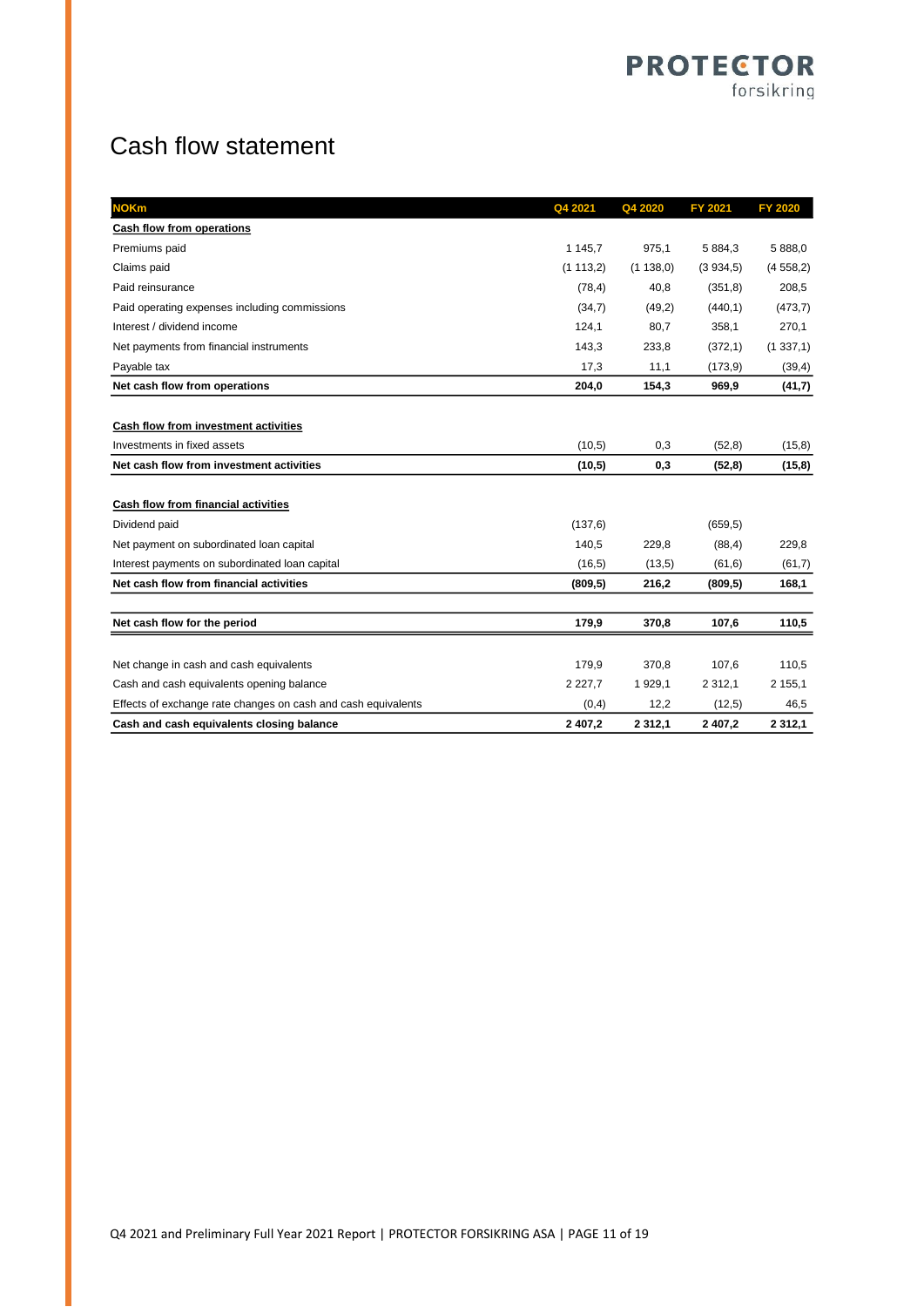## Statement of changes in equity

| <b>NOKm</b>           | <b>Share Capital</b> | <b>Own shares</b> | Other paid-in<br>equity | <b>Natural perils</b><br>capital | <b>Guarantee</b><br>scheme<br>provision | <b>Fund for</b><br>valuation<br>differences | <b>Other equity</b> | <b>Total</b> |
|-----------------------|----------------------|-------------------|-------------------------|----------------------------------|-----------------------------------------|---------------------------------------------|---------------------|--------------|
| Equity at 31.12.2019  | 86,2                 | (4, 4)            | 267,7                   | 76,9                             | 89,2                                    |                                             | 1503,8              | 2 0 19,3     |
| Profit for the period |                      |                   |                         | 3,9                              | (0,7)                                   |                                             | (388, 1)            | (384, 9)     |
| Currency changes      |                      |                   |                         |                                  |                                         |                                             | (4, 1)              | (4, 1)       |
| Equity at 31.03.2020  | 86,2                 | (4, 4)            | 267,7                   | 80,8                             | 88,5                                    |                                             | 1 1 1 1,7           | 1630,4       |
| Profit for the period |                      |                   |                         | 2,2                              | (0, 9)                                  |                                             | 579,1               | 580,4        |
| Currency changes      |                      |                   |                         |                                  |                                         |                                             | 21,0                | 21,0         |
| Own shares            |                      | 0,1               |                         |                                  |                                         |                                             |                     | 0,1          |
| Equity at 30.06.2020  | 86,2                 | (4, 3)            | 267,7                   | 83,0                             | 87,6                                    |                                             | 1711,7              | 2 2 3 1, 9   |
| Profit for the period |                      |                   |                         | (1, 9)                           | (1,7)                                   |                                             | 347,4               | 343,8        |
| Currency changes      |                      |                   |                         |                                  |                                         |                                             | (1,1)               | (1,1)        |
| Equity at 30.09.2020  | 86,2                 | (4, 3)            | 267,7                   | 81,1                             | 85,9                                    |                                             | 2 0 5 7, 9          | 2 574,6      |
| Profit for the period |                      |                   |                         | (11,0)                           | (1,0)                                   |                                             | 454,3               | 442,2        |
| Currency changes      |                      |                   |                         |                                  |                                         |                                             | 13,7                | 13,7         |
| Equity at 31.12.2020  | 86,2                 | (4,3)             | 267,7                   | 70,2                             | 84,9                                    |                                             | 2 5 2 5 , 9         | 3 0 3 0 , 5  |
| Profit for the period | Ĭ.                   |                   |                         | 6,3                              | (1,3)                                   |                                             | 567,8               | 572,8        |
| Currency changes      |                      |                   |                         |                                  |                                         |                                             | (20, 4)             | (20, 4)      |
| Own shares            |                      | 0,4               |                         |                                  |                                         |                                             | 1,3                 | 1,7          |
| Equity at 31.03.2021  | 86,2                 | (3, 8)            | 267,7                   | 76,4                             | 83,6                                    |                                             | 3 0 7 4, 5          | 3 5 8 4 , 5  |
| Profit for the period | (3,7)                |                   |                         | 9,0                              | (2,1)                                   |                                             | 260,4               | 267,3        |
| Dividend paid         |                      |                   |                         |                                  |                                         |                                             | (384, 4)            | (384, 4)     |
| Currency changes      |                      |                   |                         |                                  |                                         |                                             | 10,8                | 10,8         |
| Own shares            |                      | 3,7               |                         |                                  |                                         |                                             | 4,9                 | 5,0          |
| Equity at 30.06.2021  | 82,5                 | (0, 1)            | 267,7                   | 85,4                             | 81,5                                    |                                             | 2 966,2             | 3 4 8 3 , 2  |
| Profit for the period |                      |                   | ÷,                      | 11,7                             | (1, 8)                                  | 12,3                                        | 103,0               | 125,1        |
| Dividend paid         |                      |                   |                         |                                  |                                         |                                             | (137, 5)            | (137, 5)     |
| Currency changes      |                      |                   |                         |                                  |                                         |                                             | (3, 6)              | (3,6)        |
| Own shares            |                      |                   |                         |                                  |                                         |                                             |                     |              |
| Equity at 30.09.2021  | 82,5                 | (0, 1)            | 267,7                   | 97,1                             | 79,7                                    | 12,3                                        | 2 9 2 8 , 0         | 3 4 6 7 , 2  |
| Profit for the period | $\overline{a}$       |                   | ÷,                      | 0,6                              | (1, 5)                                  | (2, 3)                                      | 242,0               | 238,8        |
| Dividend paid         |                      |                   |                         |                                  |                                         |                                             | (137, 6)            | (137, 6)     |
| Currency changes      |                      |                   |                         |                                  |                                         |                                             | 13,2                | 13,2         |
| Own shares            |                      |                   |                         |                                  |                                         |                                             | 0,5                 | 0,5          |
| Equity at 31.12.2021  | 82,5                 | (0,1)             | 267,7                   | 97,7                             | 78,2                                    | 10,0                                        | 3 046,2             | 3 5 8 2, 1   |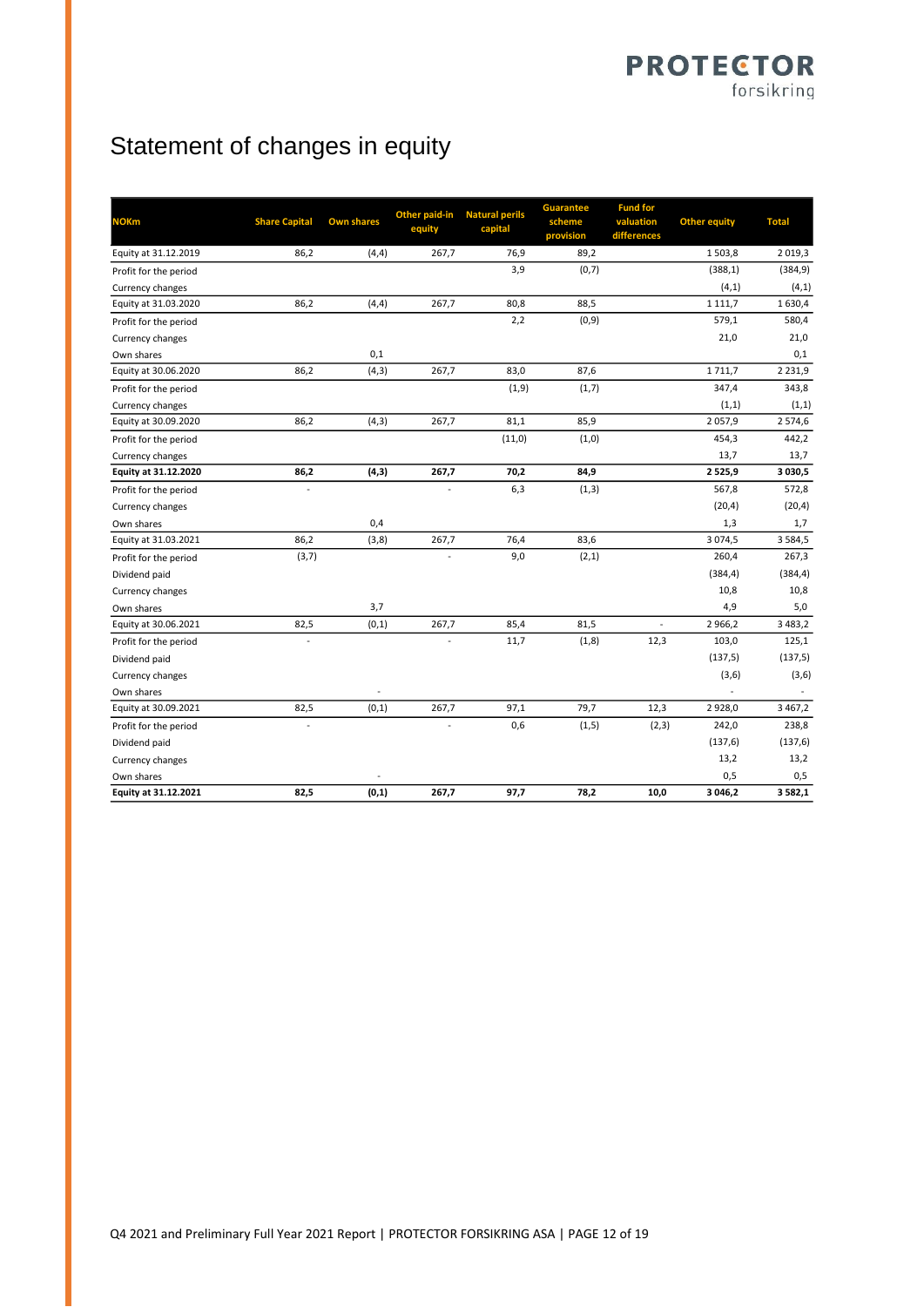

### Notes

### **Accounting principles**

These interim accounts have been prepared in accordance with the Financial Statement Regulation for Non-life Insurance Companies (Forskrift om årsregnskap for skadeforsikringsselskaper) and IAS 34 and in line with the accounting principles described in the annual report for 2020. The company's financial statements are prepared in accordance with the Norwegian Accounting Act, Financial Statement Regulation for Non-life Insurance Companies and generally accepted accounting principles. For further information, please see the 2020 annual report.

### **Segment information**

Protector Forsikring ASA's operations comprise the segments Norway, Sweden, Denmark, Finland and the UK. The segments are evaluated regularly by Protector's executive management based on financial and operational information specially prepared for each segment for the purpose of following up performance and allocating necessary resources.

### Quarter

|                                     |     | <b>Norway</b> |          | <b>Sweden</b> |          | <b>Denmark</b> |          | UK      |          | <b>Finland</b> |         |
|-------------------------------------|-----|---------------|----------|---------------|----------|----------------|----------|---------|----------|----------------|---------|
| <b>NOKm</b>                         |     | Q4 2021       | Q4 2020  | Q4 2021       | Q4 2020  | Q4 2021        | Q4 2020  | Q4 2021 | Q4 2020  | Q4 2021        | Q4 2020 |
| Gross premiums written              |     | 122,1         | 133,8    | 275,8         | 249,4    | 91,8           | 59,7     | 291,4   | 276,9    | 4,9            | 9,2     |
| Gross premiums earned               |     | 351,2         | 358,3    | 442,4         | 411,5    | 230.6          | 251,5    | 384,5   | 325,9    | 59,6           | 57,2    |
| Gross claims incurred               |     | (343, 4)      | (265, 8) | (256, 5)      | (282, 1) | (248, 6)       | (328.8)  | (369,7) | (221, 1) | (38,2)         | (57, 6) |
| Earned premiums, net of reinsurance |     | 312,9         | 320,1    | 379,2         | 357,3    | 199,3          | 221,5    | 324,1   | 238,5    | 53,3           | 51,5    |
| Other insurance related income      |     | 0,8           | 1,7      | 0,2           | 0,0      | 0,0            | 0,0      | 0,0     | 5,2      | 0,3            | 0,4     |
| Claims incurred, net of reinsurance |     | (277,0)       | (230, 6) | (234, 5)      | (253, 9) | (178,0)        | (294, 2) | (303,3) | (165, 0) | (34,2)         | (52, 5) |
| Sales cost                          |     | (14,7)        | (18, 9)  | (37,7)        | (37,1)   | (6,1)          | (5,9)    | (34, 9) | (30,2)   | (1,3)          | (1,1)   |
| Administration cost                 |     | (14,7)        | (15,7)   | (18,3)        | (25,0)   | (15,3)         | (15,3)   | (16, 5) | (13,0)   | (2, 5)         | (2,0)   |
| Commission from reinsurer           |     | 4,1           | 19,5     | 15,1          | 7,9      | 2,0            | (6,8)    | 3,4     | 6,1      | 2,0            | (0,6)   |
| Other insurance related expenses    |     | (2,1)         | (4,6)    | (0,3)         | (0,2)    | (2,6)          | (2,5)    | (1,4)   | (0,7)    | (0,3)          | (0,3)   |
| <b>Technical result</b>             |     | 9,4           | 71,5     | 103,7         | 49,1     | (0,7)          | (103, 2) | (28, 5) | 40,8     | 17,3           | (4, 6)  |
| Other income/costs                  |     | (14,6)        | (18, 9)  | (0,1)         | (0,2)    | (0,3)          | (0,0)    | (0,2)   | 0,0      | (0, 1)         | (0,1)   |
| Net financial income                |     | 207,0         | 391,6    | 6,5           | 17,2     | 2,1            | 0,6      | 3,9     | 1,5      | 0,6            | 2,7     |
| Profit before tax                   |     | 201,7         | 444,3    | 110,0         | 66,1     | 1,2            | (102,7)  | (24, 8) | 42,3     | 17,8           | (2,0)   |
|                                     |     |               |          |               |          |                |          |         |          |                |         |
| Claims ratio, net of reinsurance    | (1) | 88,5%         | 72,1%    | 61,8%         | 71,1%    | 89,3%          | 132,8%   | 93,6%   | 69,2%    | 64,1%          | 102,0%  |
| Expense ratio, net of reinsurance   | (2) | 8.1%          | 4,7%     | 10,8%         | 15,2%    | 9,8%           | 12,7%    | 14,8%   | 15,6%    | 3.3%           | 7,2%    |
| Combined ratio, net of reinsurance  | (3) | 96,6%         | 76,8%    | 72,6%         | 86,2%    | 99,1%          | 145,5%   | 108,4%  | 84,8%    | 67,4%          | 109,1%  |
| Gross claims ratio                  | (4) | 97,8%         | 74,2%    | 58,0%         | 68,5%    | 107,8%         | 130,7%   | 96,2%   | 67,8%    | 64,1%          | 100,7%  |
| Gross expense ratio                 | (5) | 8,4 %         | 9.7%     | 12,6 %        | 15,1%    | 9.3%           | 8,5%     | 13,4 %  | 13,3%    | 6,3%           | 5,4%    |
| <b>Gross combined ratio</b>         | (6) | 106.2%        | 83.8%    | 70.6%         | 83.6%    | 117.1 %        | 139.2%   | 109.5%  | 81.1%    | 70.5%          | 106,1%  |

(1) Claims incurred, net of reinsurance in % of earned premiums, net of reinsurance

(2) Operating expenses in % of earned premiums, net of reinsurance

(3) Net claims ratio + net expense ratio

(4) Gross claims incurred in % of gross premiums earned

(5) Sales and administration costs in % of gross premiums earned

(6) Gross claims ratio + gross expense ratio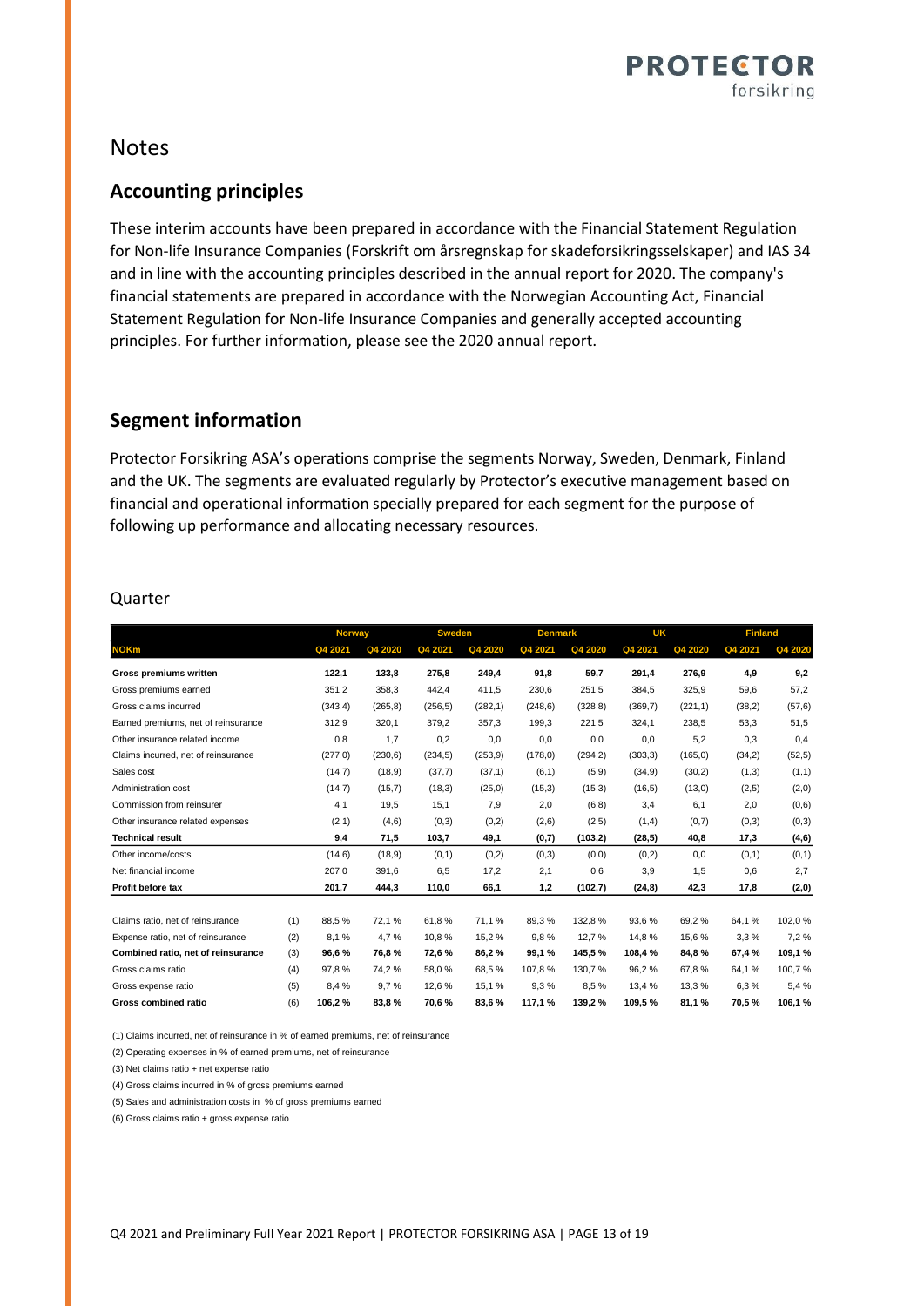### **PROTECTOR** forsikring

#### Full year

|                                     |     | <b>Norway</b>  |                | <b>Sweden</b>  |                | <b>Denmark</b> |                | UK       |                | <b>Finland</b> |                |
|-------------------------------------|-----|----------------|----------------|----------------|----------------|----------------|----------------|----------|----------------|----------------|----------------|
| <b>NOKm</b>                         |     | <b>FY 2021</b> | <b>FY 2020</b> | <b>FY 2021</b> | <b>FY 2020</b> | FY 2021        | <b>FY 2020</b> | FY 2021  | <b>FY 2020</b> | <b>FY 2021</b> | <b>FY 2020</b> |
| Gross premiums written              |     | 1 4 1 5 , 0    | 1 382,6        | 1820,5         | 1 607,4        | 918,7          | 972,5          | 1618,1   | 1 3 2 7 , 8    | 178,2          | 226,0          |
| Gross premiums earned               |     | 1 3 9 8.3      | 1 4 4 3 . 4    | 1749.3         | 1 605.2        | 880.2          | 983,0          | 1 460.5  | 1 131.0        | 257,8          | 217,0          |
| Gross claims incurred               |     | (1088,6)       | (1170,5)       | (1038,1)       | (1269,1)       | (904, 6)       | (1106,0)       | (1237,6) | (722, 1)       | (199, 4)       | (157, 0)       |
| Earned premiums, net of reinsurance |     | 1 245,4        | 1 292,6        | 1 5 1 2 , 3    | 1401,9         | 761,4          | 861,1          | 1 170,9  | 863,8          | 230,7          | 194,0          |
| Other insurance related income      |     | 4,0            | 5,0            | 0,4            | 0,5            | 0,5            | 0,4            | 2,2      | 8,6            | 1,7            | 5,0            |
| Claims incurred, net of reinsurance |     | (1021.8)       | (1036,2)       | (949,2)        | (1119,3)       | (631, 3)       | (991, 3)       | (1027,6) | (611,0)        | (180, 2)       | (143, 6)       |
| Sales cost                          |     | (56, 6)        | (66, 4)        | (138, 5)       | (141, 0)       | (27,0)         | (22,3)         | (135,5)  | (97, 4)        | (4,2)          | (4,2)          |
| Administration cost                 |     | (49,0)         | (58,0)         | (75, 9)        | (63, 4)        | (46, 9)        | (43, 9)        | (74, 6)  | (48, 9)        | (10,2)         | (7, 1)         |
| Commission from reinsurer           |     | 16,5           | 45,2           | 60,0           | 24,6           | 21,1           | (16, 5)        | 28,1     | 23,9           | 5,1            | 4,5            |
| Other insurance related expenses    |     | (14, 9)        | (1,1)          | 0,8            | (1,8)          | (13,8)         | (5,9)          | (8, 4)   | (2,9)          | (1,1)          | (2,3)          |
| <b>Technical result</b>             |     | 123,5          | 181,0          | 409,9          | 101,4          | 64,0           | (218, 3)       | (44,8)   | 136,1          | 41,8           | 46,3           |
| Other income/costs                  |     | (57,7)         | (63,8)         | (0,8)          | (0,5)          | 0,0            | (1,2)          | 2,1      | (1,8)          | (0,0)          | 0,3            |
| Net financial income                |     | 758.3          | 770,0          | 98,9           | 84,1           | (1,4)          | 3,7            | 6,4      | 14,8           | 16,2           | (7, 5)         |
| Profit before tax                   |     | 824,2          | 887,2          | 508,0          | 185,0          | 62,6           | (215,7)        | (36, 4)  | 149,2          | 57,9           | 39,1           |
|                                     |     |                |                |                |                |                |                |          |                |                |                |
| Claims ratio, net of reinsurance    | (1) | 82.1%          | 80,2%          | 62,8%          | 79.8%          | 82.9%          | 115,1%         | 87,8%    | 70.7%          | 78.1%          | 74,0%          |
| Expense ratio, net of reinsurance   | (2) | 7,2%           | 6,1%           | 10,2%          | 12,8%          | 6,9%           | 9,6%           | 15,5 %   | 14,2 %         | 4,0%           | 3,5%           |
| Combined ratio, net of reinsurance  | (3) | 89,2%          | 86,3%          | 73,0%          | 92,7%          | 89,8%          | 124,7%         | 103,3%   | 84,9%          | 82,1%          | 77,5%          |
| Gross claims ratio                  | (4) | 77.8%          | 81,1%          | 59,3%          | 79,1%          | 102.8%         | 112,5 %        | 84,7%    | 63.8%          | 77,3%          | 72,3%          |
| Gross expense ratio                 | (5) | 7.6%           | 8,6%           | 12,3%          | 12.7%          | 8,4%           | 6.7%           | 14,4 %   | 12,9 %         | 5,6%           | 5,2%           |
| <b>Gross combined ratio</b>         | (6) | 85,4%          | 89,7%          | 71,6%          | 91,8%          | 111,2%         | 119,2%         | 99,1%    | 76,8%          | 82,9%          | 77,5%          |

### **Discontinued operations**

Protector decided in 2018 to exit the change of ownership insurance (COI) market due to the product's recent years' weak technical performance, and due to the significant uncertainty related to the product's future premium development and profitability. After the decision to exit the COI market, COI is defined as "discontinued operations" in the accounts. Net profit and assets and liabilities associated with COI are presented on separate lines as discontinued operations.

Protector has entered into a 50 % quota share agreement (reinsurance) covering all historical business written until July 1st 2020.

Premium income in Q4 2021 is due to some continued agreements with real estate brokers. These agreements are terminated as from January 1st 2022 when the new Real Property Sale Act enters into force.

| <b>NOKm</b>                                  | Q4 2021 | Q4 2020 | FY 2021  | <b>FY 2020</b> |
|----------------------------------------------|---------|---------|----------|----------------|
|                                              |         |         |          |                |
| Gross premiums earned                        | 37,8    | 49,3    | 188,7    | 240,4          |
| Reinsurers' share of earned premiums         | (3,8)   | (5,0)   | (18, 8)  | (71, 5)        |
| Earned premiums, net of reinsurance          | 34,0    | 44,3    | 169,9    | 168,9          |
| Gross claims incurred                        | (74, 0) | (55, 5) | (202, 2) | (226, 2)       |
| Reinsurers' share of claims incurred         | 26,2    | 10,4    | 47.5     | 76.1           |
| Claims incurred, net of reinsurance          | (47, 8) | (45,2)  | (154,7)  | (150, 1)       |
| Total operating expenses, net of reinsurance | (1,6)   | 0,2     | 1,2      | 3,2            |
| Other insurance-related income/expenses      | (1,8)   | (1,5)   | (5, 6)   | (7,8)          |
| <b>Technical result</b>                      | (17,2)  | (2,2)   | 10,8     | 14,2           |
| Net income from financial assets             | 17,4    | 34,9    | 76,2     | 104,4          |
| Other income/expenses                        | (1,2)   | (1,3)   | (5,0)    | (7,1)          |
| Non-technical result                         | 16,1    | 33,6    | 71,2     | 97,2           |
| Profit before tax                            | (1,1)   | 31,5    | 82,0     | 111,4          |
| Tax                                          | 1,1     | (0,5)   | (14, 6)  | (17,1)         |
| Profit for the period                        | (0, 0)  | 31,0    | 67,4     | 94,3           |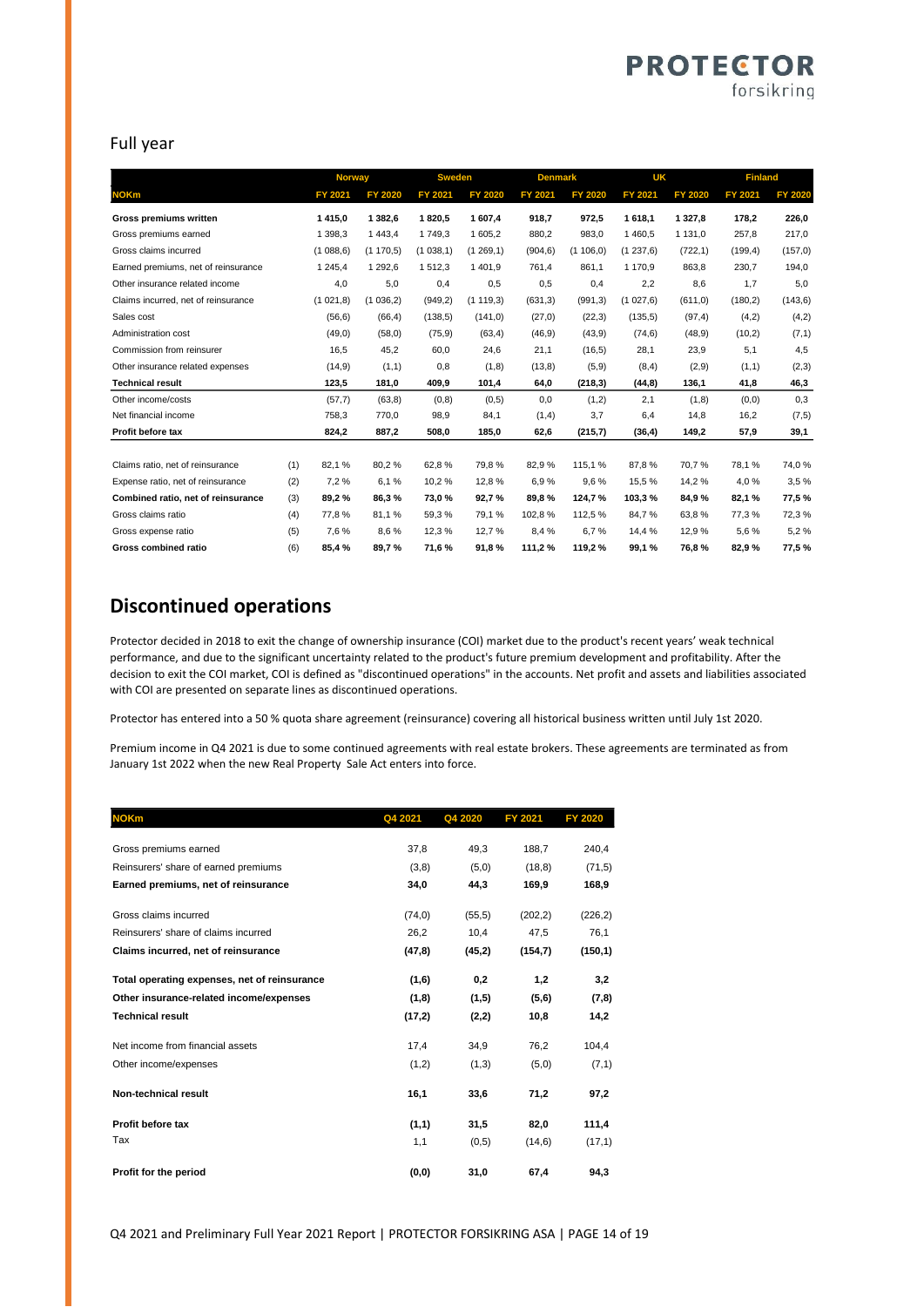### **Financial assets, fair value estimation**

| Financial assets through profit or loss [NOKm] | Currency Level 1 Level 2 Level 3 |             |                  |     | <b>Total</b> |
|------------------------------------------------|----------------------------------|-------------|------------------|-----|--------------|
| Shares                                         | <b>NOK</b>                       | 502.9       | 1479.8           |     | 1982,7       |
| Bonds and other fixed income securities        | <b>NOK</b>                       |             | 9975,8           |     | 9975,8       |
| Cash and cash equivalents                      | <b>NOK</b>                       | 2 103.5     |                  |     | 2 103,5      |
| Derivatives:                                   |                                  |             |                  |     |              |
| Foreign currency contracts                     | <b>NOK</b>                       |             | 80,5             |     | 80,5         |
| Options                                        | <b>NOK</b>                       |             | 21,8             |     | 21.8         |
| Total assets 31.12.2021                        | <b>NOK</b>                       |             | 2 606.4 11 557.8 | 0,0 | 14 164.3     |
| Total assets 31.12.2020                        | <b>NOK</b>                       | 2 2 7 9 . 1 | 11 209.1         | 0,0 | 13 488.1     |

| Financial liabilities at fair value through profit or loss [NOKm] | Currency Level 1 Level 2 Level 3 Total |     |        |     |        |
|-------------------------------------------------------------------|----------------------------------------|-----|--------|-----|--------|
| Foreign exchange contracts                                        | <b>NOK</b>                             |     | (26.1) |     | (26.1) |
| Other financial liabilities                                       | <b>NOK</b>                             | 0.C |        |     | 0.0    |
| Total financial liabilities 31.12.2021                            | NOK                                    | 0.0 | 26.1   |     | (26,1) |
| Total financial liabilities 31.12.2020                            | NOK                                    |     | (61.4) | 0.0 | (66.1) |

The fair value of listed investments is based on the current sales price. Financial instruments measured at fair value are valued on a daily basis. Directly observable prices in the market are used as far as possible. The valuations for the different types of financial instruments are based on recognised methods and models.

Level 1: Financial instruments valued on the basis of quoted prices for identical assets in active markets

This category encompasses listed equities that over the previous three months have experienced average daily trading equivalent to approximately NOK 20 million or more. Based on this, the equities are regarded as sufficiently liquid to be included at this level. Bonds, certificates or equivalent instruments issued by national governments are generally classified as level 1.

Level 2: Financial instruments valued on the basis of observable market information not covered by level 1

This category encompasses financial instruments that are valued on the basis of market information that can be directly observable or indirectly observable. Market information that is indirectly observable means that the prices can be derived from observable related markets. Level 2 includes shares or equivalent equity instruments for which market prices are available, but where the volume of transactions is too limited to fulfil the criteria in level 1. Shares in this level will normally have been traded during the last month. Bonds and equivalent instruments are generally classified in this level. Foreign exchange derivatives are classified as level 2. Fund investments are generally classified as level 2.

Level 3: Financial instruments valued on the basis of information that is not observable in accordance with level 2

The instrument is included in level 3 if one or more essential data are not based on observable market data.

## **Solvency Margin**

| <b>NOKm</b>                                       |       | 31.12.2021 31.12.2020 |
|---------------------------------------------------|-------|-----------------------|
| Total solvency capital requirement                | 2 081 | 2 003                 |
| Total eligible own funds to meet SCR <sup>1</sup> | 4 294 | 3814                  |
| Ratio of eligible own funds to SCR                | 206 % | 190 %                 |
| Totalt minimum capital requirement                | 936   | 901                   |
| Ratio of eligible own funds to MCR                | 371%  | 332 %                 |

<sup>1</sup> The resolved special dividend of NOK 247.1m (NOK 3 per share) and proposed dividend of NOK 576.6m (NOK 7 per share) for the financial year 2021 have been deducted from own funds.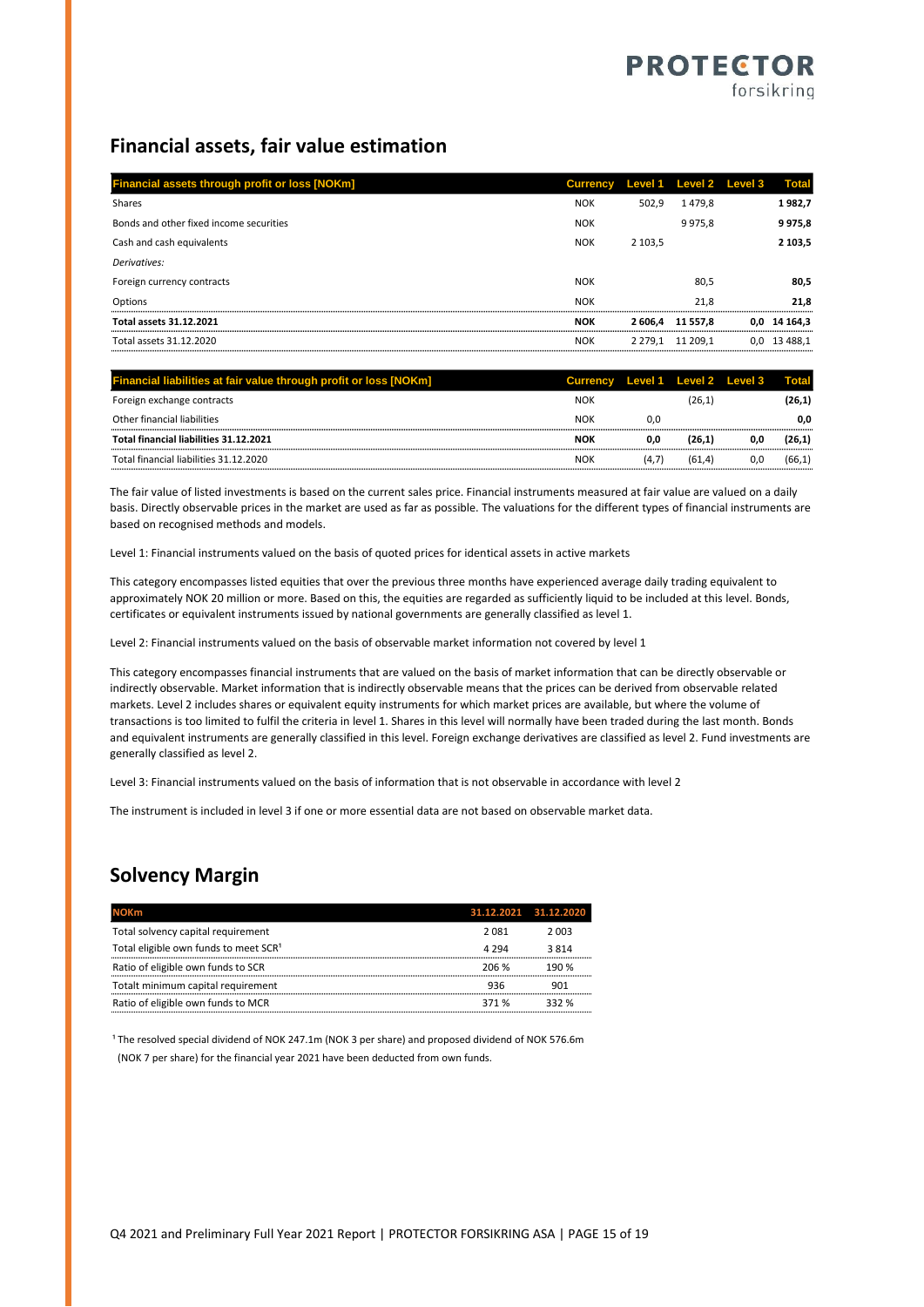## **PROTECTOR** forsikring

## **Alternative performance measures and key figures**

|                                           |             | Q4 2021   | Q4 2020     |            | 1.1.-31.12.2021 1.1.-31.12.2020 |
|-------------------------------------------|-------------|-----------|-------------|------------|---------------------------------|
| Gross premiums written <sup>1</sup>       |             |           |             |            |                                 |
| Norway                                    | <b>NOKm</b> | 122,1     | 133,8       | 1415,0     | 1 3 8 2,6                       |
| Sweden                                    | <b>NOKm</b> | 275,8     | 249,4       | 1820,5     | 1607,4                          |
| Denmark                                   | <b>NOKm</b> | 91,8      | 59,7        | 918,7      | 972,5                           |
| UK                                        | <b>NOKm</b> | 291,4     | 276,9       | 1618,1     | 1 3 2 7,8                       |
| Finland                                   | <b>NOKm</b> | 4,9       | 9,2         | 178,2      | 226,0                           |
| Total premiums written                    | <b>NOKm</b> | 785,9     | 728,9       | 5 9 5 0, 6 | 5 5 1 6 , 3                     |
| Gross premiums earned                     |             |           |             |            |                                 |
| Norway                                    | <b>NOKm</b> | 351,2     | 358,3       | 1 3 9 8, 3 | 1443,4                          |
| Sweden                                    | <b>NOKm</b> | 442,4     | 411,5       | 1749,3     | 1605,2                          |
| Denmark                                   | <b>NOKm</b> | 230,6     | 251,5       | 880,2      | 983,0                           |
| UK                                        | <b>NOKm</b> | 384,5     | 325,9       | 1460,5     | 1 1 3 1 , 0                     |
| Finland                                   | <b>NOKm</b> | 59,6      | 57,2        | 257,8      | 217,0                           |
| Total gross premiums earned               | <b>NOKm</b> | 1468,3    | 1 4 0 4,5   | 5746,1     | 5 379,6                         |
| Earned premiums, net of reinsurance       |             |           |             |            |                                 |
| Norway                                    | <b>NOKm</b> | 312,9     | 320,1       | 1 2 4 5, 4 | 1 2 9 2, 6                      |
| Sweden                                    | <b>NOKm</b> | 379,2     | 357,3       | 1512,3     | 1401,9                          |
| Denmark                                   | <b>NOKm</b> | 199,3     | 221,5       | 761,4      | 861,1                           |
| UK                                        | <b>NOKm</b> | 324,1     | 238,5       | 1 170,9    | 863,8                           |
| Finland                                   | <b>NOKm</b> | 53,3      | 51,5        | 230,7      | 194,0                           |
| Total earned premiums, net of reinsurance | <b>NOKm</b> | 1 2 68,9  | 1 1 8 9 , 0 | 4920,7     | 4613,5                          |
| <b>Gross claims incurred</b>              |             |           |             |            |                                 |
| Norway                                    | <b>NOKm</b> | (343, 4)  | (265, 8)    | (1088,6)   | (1170,5)                        |
| Sweden                                    | <b>NOKm</b> | (256, 5)  | (282,1)     | (1038,1)   | (1269,1)                        |
| Denmark                                   | <b>NOKm</b> | (248, 6)  | (328, 8)    | (904, 6)   | (1106,0)                        |
| UK                                        | <b>NOKm</b> | (369,7)   | (221,1)     | (1237,6)   | (722, 1)                        |
| Finland                                   | <b>NOKm</b> | (38,2)    | (57, 6)     | (199, 4)   | (157, 0)                        |
| Total gross claims incurred               | <b>NOKm</b> | (1256,5)  | (1155,3)    | (4468, 4)  | (4424, 6)                       |
| Claims incurred, net of reinsurance       |             |           |             |            |                                 |
| Norway                                    | <b>NOKm</b> | (277,0)   | (230,6)     | (1021,8)   | (1036,2)                        |
| Sweden                                    | <b>NOKm</b> | (234,5)   | (253, 9)    | (949, 2)   | (1119,3)                        |
| Denmark                                   | <b>NOKm</b> | (178, 0)  | (294, 2)    | (631, 3)   | (991, 3)                        |
| UK                                        | <b>NOKm</b> | (303, 3)  | (165, 0)    | (1027,6)   | (611, 0)                        |
| Finland                                   | <b>NOKm</b> | (34,2)    | (52, 5)     | (180, 2)   | (143, 6)                        |
| Total claims incurred, net of reinsurance | <b>NOKm</b> | (1026, 9) | (996, 3)    | (3810,1)   | (3901,4)                        |
| <b>Gross expenses</b>                     |             |           |             |            |                                 |
| Norway                                    | <b>NOKm</b> | (29,5)    | (34, 6)     | (105, 6)   | (124, 5)                        |
| Sweden                                    | <b>NOKm</b> | (55, 9)   | (62, 1)     | (214,3)    | (204, 4)                        |
| Denmark                                   | <b>NOKm</b> | (21, 4)   | (21,3)      | (73, 9)    | (66, 2)                         |
| UK                                        | <b>NOKm</b> | (51, 4)   | (43, 3)     | (46, 5)    | (146, 3)                        |
| Finland                                   | <b>NOKm</b> | (3, 8)    | (3, 1)      | (14, 3)    | (11,3)                          |
| Total gross expenses                      | <b>NOKm</b> | (162, 0)  | (164, 3)    | (454, 7)   | (552, 6)                        |
| Net expenses                              |             |           |             |            |                                 |
| Norway                                    | <b>NOKm</b> | (25,3)    | (15, 1)     | (89,1)     | (79, 3)                         |
| Sweden                                    | <b>NOKm</b> | (93, 6)   | (54,2)      | (154, 4)   | (179, 8)                        |
| Denmark                                   | <b>NOKm</b> | (19, 4)   | (28, 0)     | (52, 9)    | (82,7)                          |
| UK                                        | <b>NOKm</b> | (48, 0)   | (37,2)      | (182, 0)   | (122, 4)                        |
| Finland                                   | <b>NOKm</b> | (1, 8)    | (3,7)       | (9, 3)     | (6, 8)                          |
| Total net expenses                        | <b>NOKm</b> | (188, 2)  | (138,2)     | (487, 6)   | (471, 0)                        |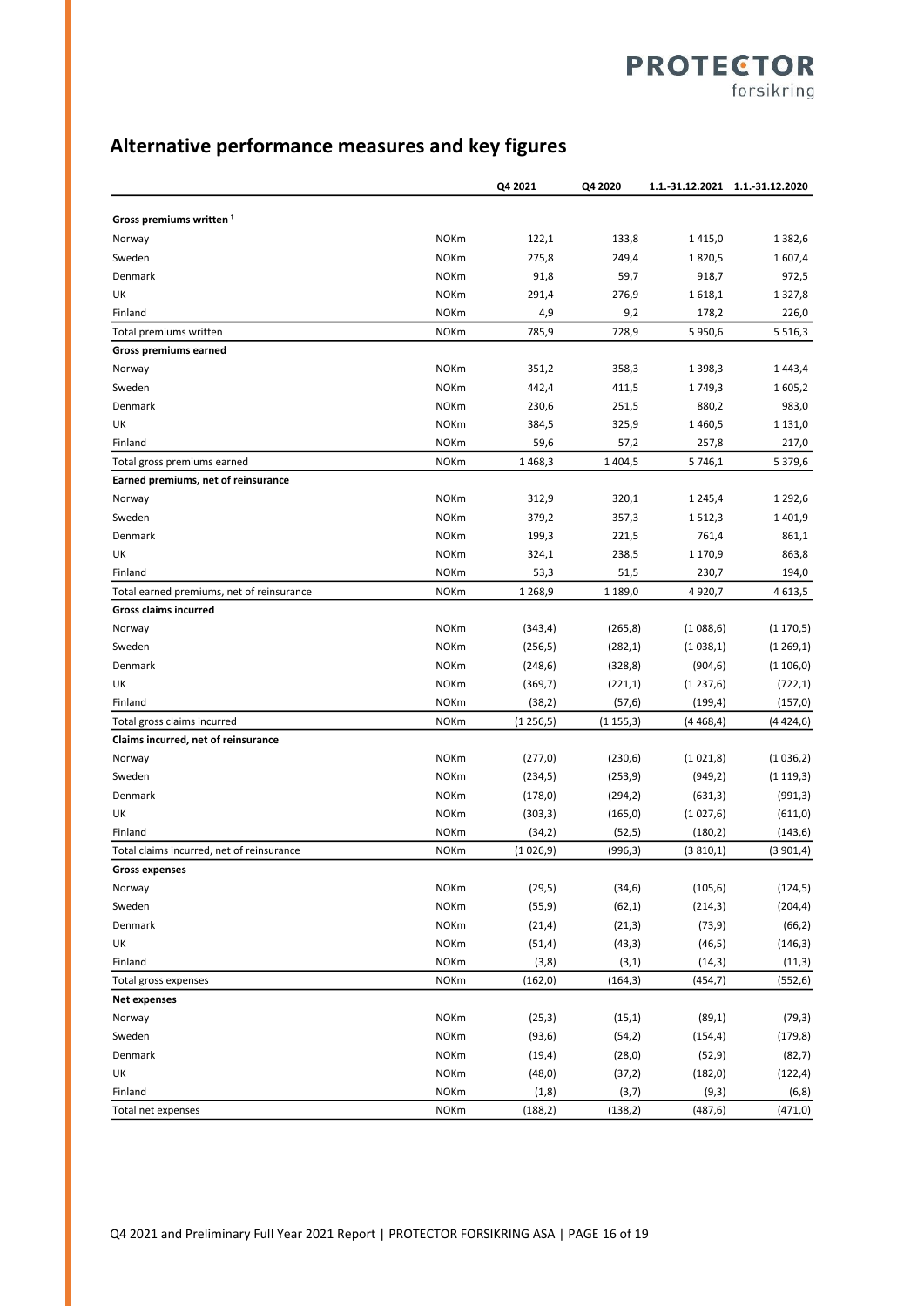## **PROTECTOR** forsikring

**Alternative performance measures and key figures**

|                                                    |      | Q4 2021 | Q4 2020 | 1.1.-31.12.2021 1.1.-31.12.2020 |        |
|----------------------------------------------------|------|---------|---------|---------------------------------|--------|
| Gross claims ratio                                 |      |         |         |                                 |        |
| Norway                                             | %    | 97,8%   | 74,2%   | 77,8%                           | 81,1%  |
| Sweden                                             | %    | 58,0%   | 68,5%   | 59,3%                           | 79,1%  |
| Denmark                                            | $\%$ | 107,8%  | 130,7%  | 102,8%                          | 112,5% |
| UK                                                 | %    | 96,2%   | 67,8%   | 84,7%                           | 63,8%  |
| Finland                                            | %    | 64,1%   | 100,7%  | 77,3%                           | 72,3%  |
| Total gross claims ratio                           | $\%$ | 85,6%   | 82,3%   | 77,8%                           | 82,2%  |
| Claims ratio, net of ceded business <sup>1</sup>   |      |         |         |                                 |        |
| Norway                                             | %    | 88,5%   | 72,1%   | 82,1%                           | 80,2%  |
| Sweden                                             | %    | 61,8%   | 71,1%   | 62,8%                           | 79,8%  |
| Denmark                                            | %    | 89,3%   | 132,8%  | 82,9%                           | 115,1% |
| UK                                                 | %    | 93,6%   | 69,2%   | 87,8%                           | 70,7%  |
| Finland                                            | $\%$ | 64,1%   | 102,0%  | 78,1%                           | 74,0%  |
| Total claims ratio, net of ceded business          | $\%$ | 80,9%   | 83,8%   | 77,4%                           | 84,6%  |
| Gross expense ratio                                |      |         |         |                                 |        |
| Norway                                             | $\%$ | 8,4%    | 9,7%    | 7,6%                            | 8,6%   |
| Sweden                                             | %    | 12,6%   | 15,1%   | 12,3%                           | 12,7%  |
| Denmark                                            | %    | 9,3%    | 8,5%    | 8,4%                            | 6,7%   |
| UK                                                 | %    | 13,4%   | 13,3%   | 14,4%                           | 12,9%  |
| Finland                                            | $\%$ | 6,3%    | 5,4%    | 5,6%                            | 5,2%   |
| Total gross expense ratio                          | $\%$ | 11,0%   | 11,7%   | 10,8%                           | 10,3%  |
| Expense ratio, net of ceded business <sup>1</sup>  |      |         |         |                                 |        |
| Norway                                             | %    | 8,1%    | 4,7%    | 7,2%                            | 6,1%   |
| Sweden                                             | %    | 10,8%   | 15,2%   | 10,2%                           | 12,8%  |
| Denmark                                            | %    | 9,8%    | 12,7%   | 6,9%                            | 9,6%   |
| UK                                                 | %    | 14,8%   | 15,6 %  | 15,5%                           | 14,2%  |
| Finland                                            | $\%$ | 3,3%    | 7,2%    | 4,0%                            | 3,5%   |
| Total expense ratio, net of ceded business         | $\%$ | 10,7%   | 11,6 %  | 9,9%                            | 10,2%  |
| <b>Gross combined ratio</b>                        |      |         |         |                                 |        |
| Norway                                             | %    | 106,2%  | 83,8%   | 85,4%                           | 89,7%  |
| Sweden                                             | %    | 70,6%   | 83,6%   | 71,6%                           | 91,8%  |
| Denmark                                            | %    | 117,1%  | 139,2%  | 111,2%                          | 119,2% |
| UK                                                 | %    | 109,5%  | 81,1%   | 99,1%                           | 76,8%  |
| Finland                                            | %    | 70,5%   | 106,1%  | 82,9%                           | 77,5 % |
| Total gross combined ratio                         | $\%$ | 96,6%   | 94,0%   | 88,5%                           | 92,5%  |
| Combined ratio, net of ceded business <sup>1</sup> |      |         |         |                                 |        |
| Norway                                             | %    | 96,6%   | 76,8%   | 89,2%                           | 86,3%  |
| Sweden                                             | %    | 72,6%   | 86,2%   | 73,0%                           | 92,7%  |
| Denmark                                            | %    | 99,1%   | 145,5%  | 89,8%                           | 124,7% |
| UK                                                 | $\%$ | 108,4%  | 84,8%   | 103,3%                          | 84,9%  |
| Finland                                            | %    | 67,4%   | 109,1%  | 82,1%                           | 77,5 % |
| Total combined ratio, net of ceded business        | %    | 91,6%   | 95,4%   | 87,3%                           | 94,8%  |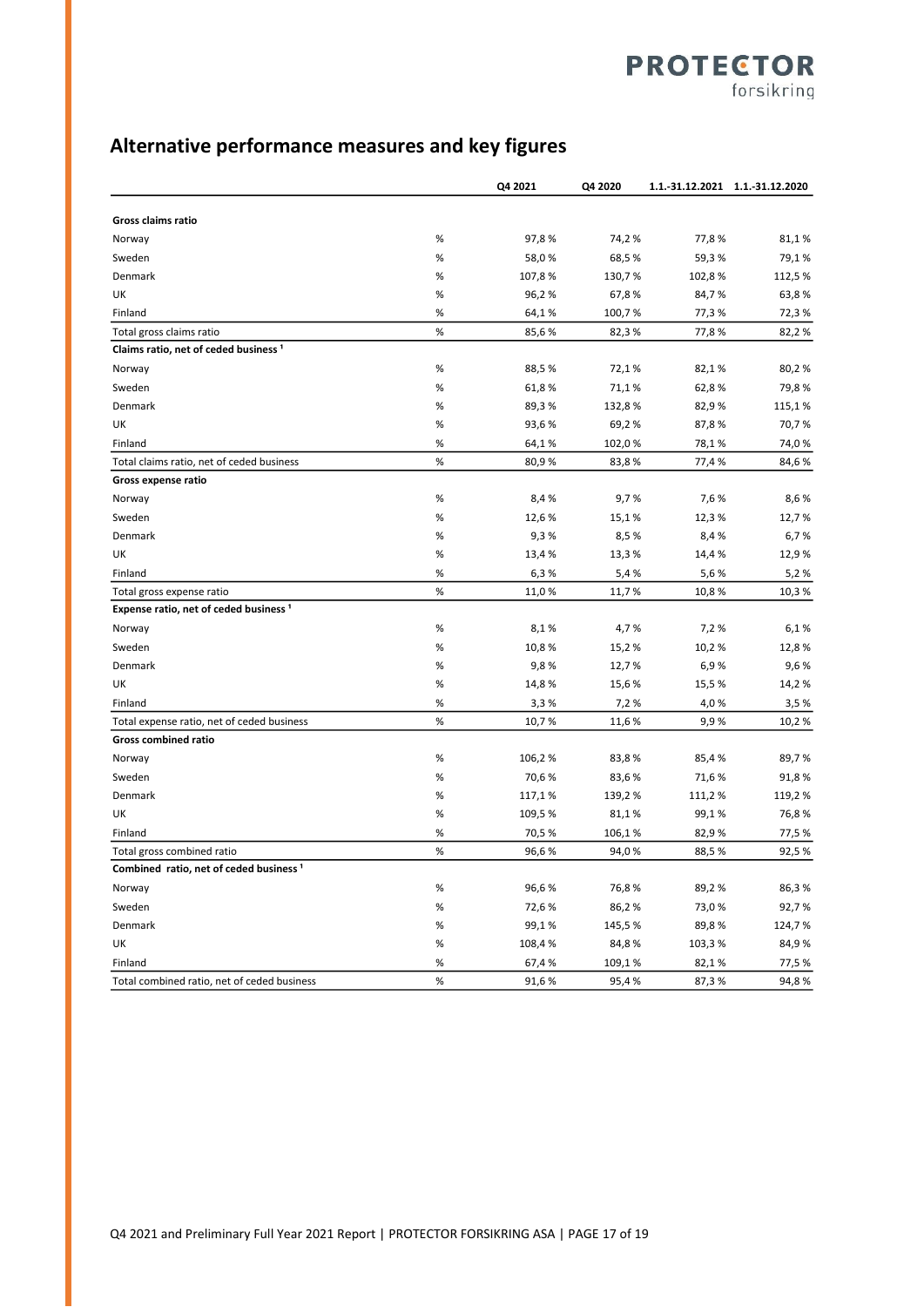### **Alternative performance measures and key figures**

|                                                                  |             | Q4 2021     | Q4 2020     |             | 1.1.-31.12.2021 1.1.-31.12.2020 |
|------------------------------------------------------------------|-------------|-------------|-------------|-------------|---------------------------------|
| Retention rate <sup>1</sup>                                      |             |             |             |             |                                 |
| Norway                                                           | %           | 89,1%       | 89,3%       | 89,1%       | 89,6%                           |
| Sweden                                                           | %           | 85,7%       | 86,8%       | 86,5%       | 87,3%                           |
| Denmark                                                          | %           | 86,4%       | 88,1%       | 86,5%       | 87,6%                           |
| UK                                                               | %           | 84,3%       | 73,2%       | 80,2%       | 76,4%                           |
| Finland                                                          | %           | 89,5%       | 90,0%       | 89,5%       | 89,4%                           |
| Total retention rate                                             | %           | 86,4%       | 84,7%       | 85,6%       | 85,8%                           |
| Run-off gains/(losses)                                           |             |             |             |             |                                 |
| Net run-off-gains/losses                                         | <b>NOKm</b> | (54, 9)     | (41,3)      | (14, 8)     | (100, 0)                        |
| Net run-off-gains/losses                                         | %           | $-4,3%$     | $-3,5%$     | $-0,3%$     | $-2,2%$                         |
| Return on investments <sup>1</sup>                               |             |             |             |             |                                 |
| Total net income from investments, continued business            | <b>NOKm</b> | 220,1       | 413,6       | 878,3       | 865,2                           |
| Total net income from investments, discontinued business         | <b>NOKm</b> | 17,4        | 34,9        | 76,2        | 104,4                           |
| Total net income from investments                                | <b>NOKm</b> | 237,4       | 448,5       | 954,5       | 969,6                           |
| Average investments, continued business                          | <b>NOKm</b> | 13 367,6    | 12 669,9    | 12 853,1    | 10 762,2                        |
| Average investments, discontinued business                       | <b>NOKm</b> | 884,9       | 378,4       | 1 1 1 8 , 1 | 1 2 9 8 , 0                     |
| Total average investments                                        | <b>NOKm</b> | 14 25 2,5   | 13 048,3    | 13 971,2    | 12 060,2                        |
| Return on investments, continued business                        | %           | 1,6 %       | 3,3%        | 6,8%        | 8,0%                            |
| Return investments, discontinued business                        | %           | 2,0%        | 9,2%        | 6,8%        | 8,0%                            |
| Total return on investments                                      | %           | 1,7%        | 3,4%        | 6,8%        | 8,0%                            |
| Total net income from shares                                     | <b>NOKm</b> | 211,4       | 390,4       | 669,5       | 433,8                           |
| Total net income from interests                                  | <b>NOKm</b> | 26,0        | 58,1        | 285,1       | 535,7                           |
| Total net income from investments                                | <b>NOKm</b> | 237,4       | 448,5       | 954,5       | 969,6                           |
| Average investments shares                                       | <b>NOKm</b> | 2 0 2 4, 1  | 1 407,3     | 1720,0      | 1 242,2                         |
| Average investments interests                                    | <b>NOKm</b> | 12 228,4    | 11 641,0    | 12 251,2    | 10 818,1                        |
| Total average investments                                        | <b>NOKm</b> | 14 25 2,5   | 13 048,3    | 13 971,2    | 12 060,2                        |
| Return on investments, shares                                    | %           | 10,4%       | 27,7%       | 38,9%       | 34,9%                           |
| Return investments, interests                                    | %           | 0.2%        | 0.5%        | 2,3%        | 5,0%                            |
| Total return on investments                                      | %           | 1,7%        | 3,4%        | 6,8%        | 8,0%                            |
| Return on equity, annualised <sup>1</sup>                        |             |             |             |             |                                 |
| Profit before comprehensive income                               | <b>NOKm</b> | 263,6       | 442,7       | 1 2 3 2 , 1 | 979.2                           |
| Average shareholder equity                                       | <b>NOKm</b> | 3 5 2 4 , 6 | 2802,5      | 3 4 6 0, 3  | 2 2 4 0 , 4                     |
| Return on equity, annualised                                     | %           | 29,9%       | 63,2%       | 35,6%       | 43,7%                           |
| Equity                                                           | <b>NOKm</b> | 3 5 8 2, 1  | 3 0 3 0 , 5 | 3 5 8 2, 1  | 3 030,5                         |
| Equity per share                                                 | <b>NOK</b>  | 43,5        | 37,0        | 43,5        | 37,0                            |
| Earnings per share in the period, basic and diluted <sup>2</sup> | <b>NOK</b>  | 3,2         | 5,4         | 15,0        | 12,0                            |
| Issued shares (excl. own shares), at the end of the period       | No.         | 82 371 969  | 81 886 229  | 82 371 969  | 81 886 229                      |

<sup>1</sup> Defined as alternative performance measure (APM). APMs are described on www.protectorforsikring.no in document named APMs Protector Forsikring Q4 2021

² Earnings per share from continuing and discontinued operations, basic and diluted = the shareholders' share of the profit or loss from continuing and discontinued operations in the period/average number of outstanding shares in the period